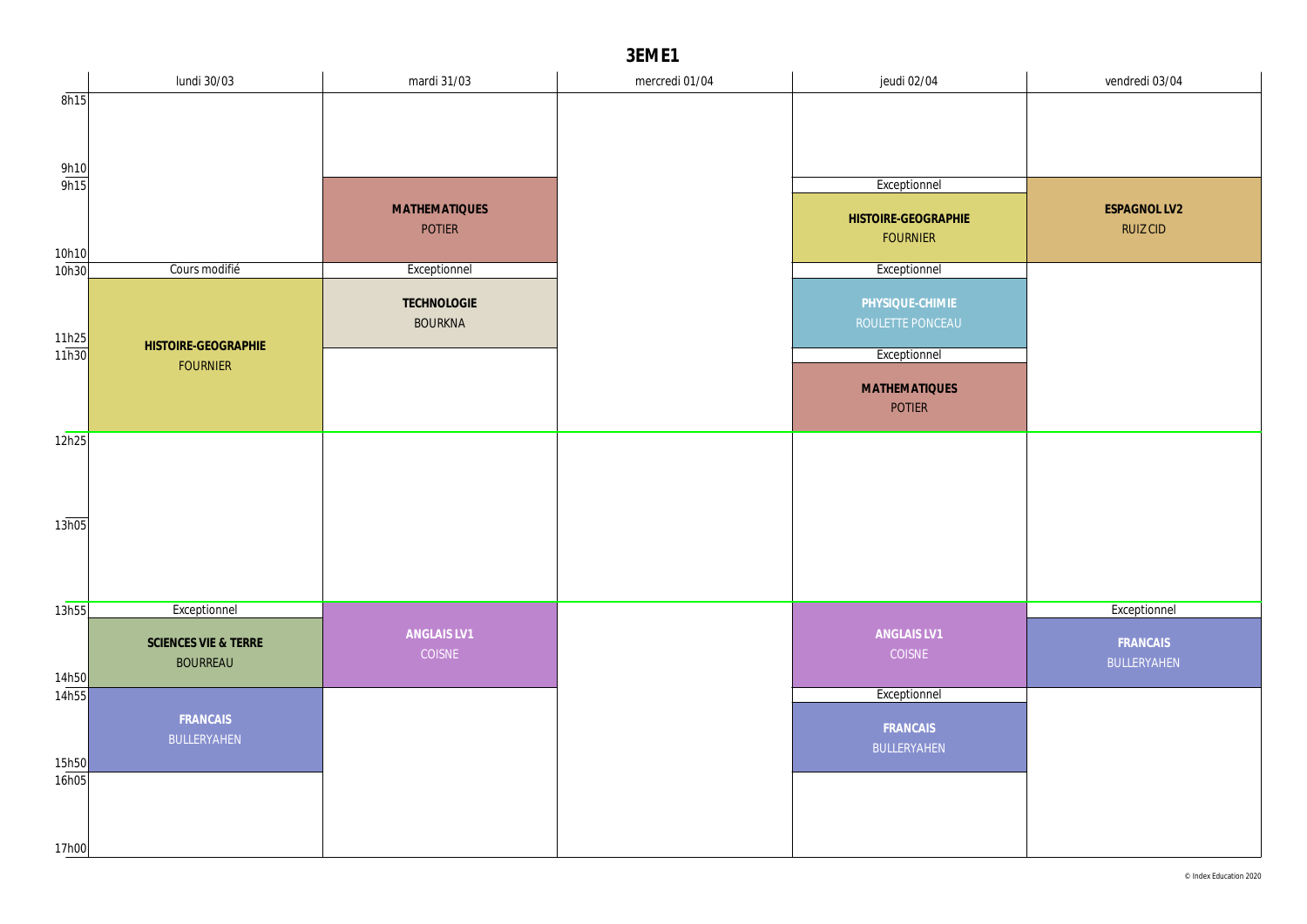|                | lundi 30/03          | mardi 31/03          | mercredi 01/04 | jeudi 02/04          | vendredi 03/04  |
|----------------|----------------------|----------------------|----------------|----------------------|-----------------|
| 8h15           |                      |                      |                |                      |                 |
|                |                      |                      |                |                      |                 |
|                |                      |                      |                |                      |                 |
| 9h10<br>9h15   |                      |                      |                |                      |                 |
|                | HISTOIRE-GEOGRAPHIE  |                      |                | ANGLAIS LV1          |                 |
|                | <b>FOURNIER</b>      |                      |                | COISNE               |                 |
| 10h10          |                      |                      |                |                      |                 |
| 10h30          | Exceptionnel         |                      |                | Cours modifié        |                 |
|                | TECHNOLOGIE          | ANGLAIS LV1          |                |                      | FRANCAIS        |
|                | <b>BOURKNA</b>       | COISNE               |                |                      | BULLERYAHEN     |
| 11h25<br>11h30 | Exceptionnel         | Exceptionnel         |                | HISTOIRE-GEOGRAPHIE  |                 |
|                |                      |                      |                | <b>FOURNIER</b>      | ESPAGNOL LV2    |
|                | SCIENCES VIE & TERRE | PHYSIQUE-CHIMIE      |                |                      | <b>RUIZ CID</b> |
|                | <b>BOURREAU</b>      | ROULETTE PONCEAU     |                |                      |                 |
| 12h25          |                      |                      |                |                      |                 |
|                |                      |                      |                |                      |                 |
|                |                      |                      |                |                      |                 |
| 13h05          |                      |                      |                |                      |                 |
|                |                      |                      |                |                      |                 |
|                |                      |                      |                |                      |                 |
|                |                      |                      |                |                      |                 |
| 13h55          | Exceptionnel         |                      |                |                      |                 |
|                | FRANCAIS             | FRANCAIS             |                |                      |                 |
|                | BULLERYAHEN          | BULLERYAHEN          |                |                      |                 |
| 14h50<br>14h55 |                      |                      |                | Exceptionnel         |                 |
|                |                      | <b>MATHEMATIQUES</b> |                |                      |                 |
|                |                      | <b>MERCIER</b>       |                | <b>MATHEMATIQUES</b> |                 |
| 15h50          |                      |                      |                | <b>MERCIER</b>       |                 |
| 16h05          |                      |                      |                |                      |                 |
|                |                      |                      |                |                      |                 |
|                |                      |                      |                |                      |                 |
| 17h00          |                      |                      |                |                      |                 |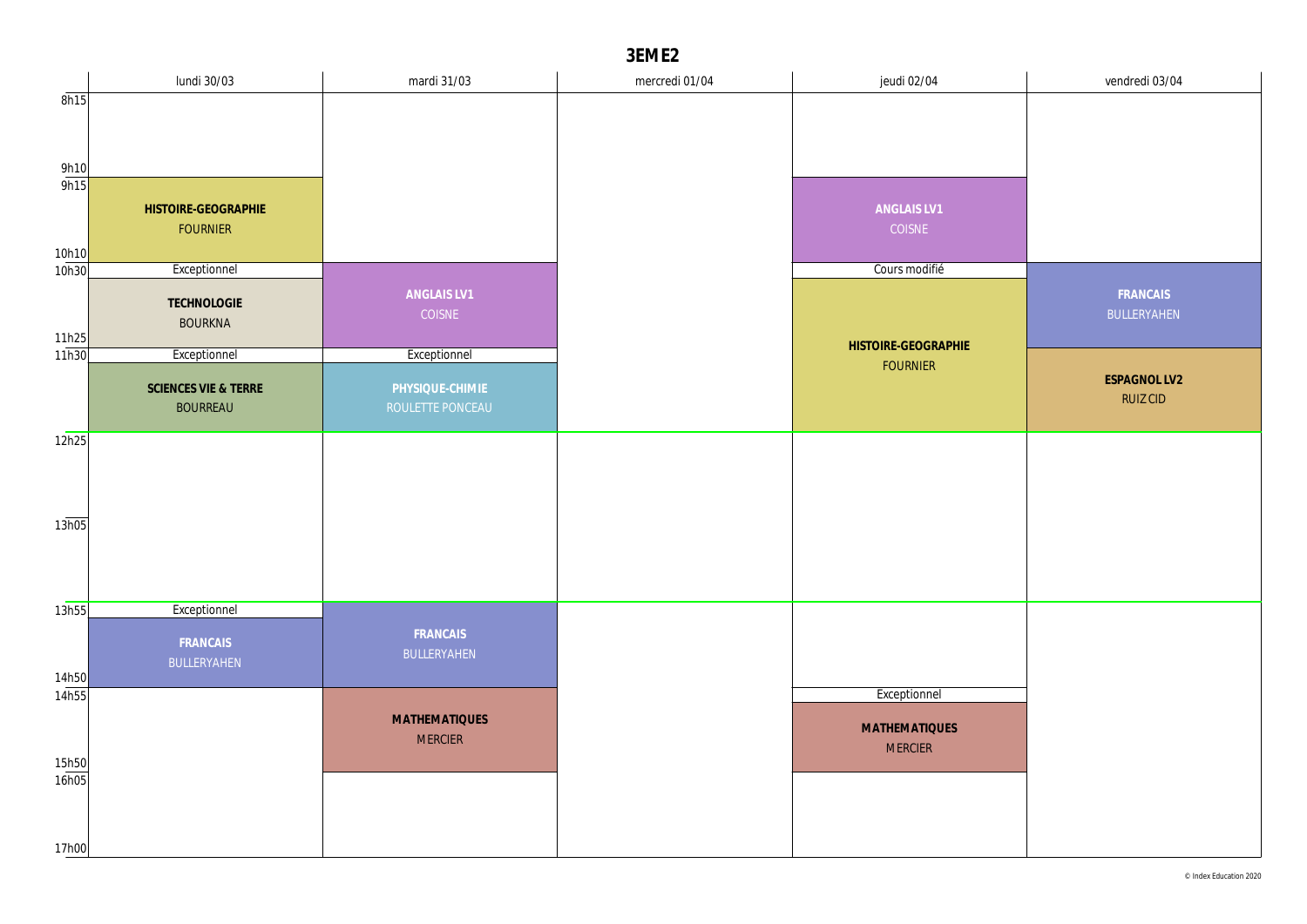|                       | lundi 30/03          | mardi 31/03         | mercredi 01/04 | jeudi 02/04          | vendredi 03/04 |
|-----------------------|----------------------|---------------------|----------------|----------------------|----------------|
| 8h15                  |                      |                     |                |                      |                |
|                       |                      |                     |                |                      |                |
|                       |                      |                     |                |                      |                |
| 9h10                  |                      |                     |                |                      |                |
| 9h15                  |                      | Exceptionnel        |                | Exceptionnel         |                |
|                       | FRANCAIS             | TECHNOLOGIE         |                | FRANCAIS             |                |
|                       | FLEURY               | <b>BOURKNA</b>      |                | FLEURY               |                |
| 10h10                 |                      | Cours modifié       |                |                      |                |
| 10h30                 |                      |                     |                |                      |                |
|                       | <b>ESPAGNOL LV2</b>  |                     |                | ANGLAIS LV1          |                |
|                       | RODRIGUEZ-CORDOVA    |                     |                | DURAND-TEPER         |                |
| $\frac{11h25}{11h30}$ |                      | HISTOIRE-GEOGRAPHIE |                |                      |                |
|                       | ANGLAIS LV1          | NICQUEVERT          |                | HISTOIRE-GEOGRAPHIE  |                |
|                       | DURAND-TEPER         |                     |                | NICQUEVERT           |                |
|                       |                      |                     |                |                      |                |
| 12h25                 |                      |                     |                |                      |                |
|                       |                      |                     |                |                      |                |
|                       |                      |                     |                |                      |                |
|                       |                      |                     |                |                      |                |
| 13h05                 |                      |                     |                |                      |                |
|                       |                      |                     |                |                      |                |
|                       |                      |                     |                |                      |                |
|                       |                      |                     |                |                      |                |
| 13h55                 |                      | Exceptionnel        |                |                      |                |
|                       | <b>MATHEMATIQUES</b> | PHYSIQUE-CHIMIE     |                | <b>MATHEMATIQUES</b> |                |
|                       | <b>MERCIER</b>       | TALLET-PINET        |                | <b>MERCIER</b>       |                |
| 14h50                 |                      |                     |                |                      |                |
| 14h55                 | Exceptionnel         |                     |                |                      |                |
|                       | SCIENCES VIE & TERRE |                     |                |                      |                |
|                       | <b>BOURREAU</b>      |                     |                |                      |                |
| 15h50<br>16h05        |                      |                     |                |                      |                |
|                       |                      |                     |                |                      |                |
|                       |                      |                     |                |                      |                |
|                       |                      |                     |                |                      |                |
| 17h00                 |                      |                     |                |                      |                |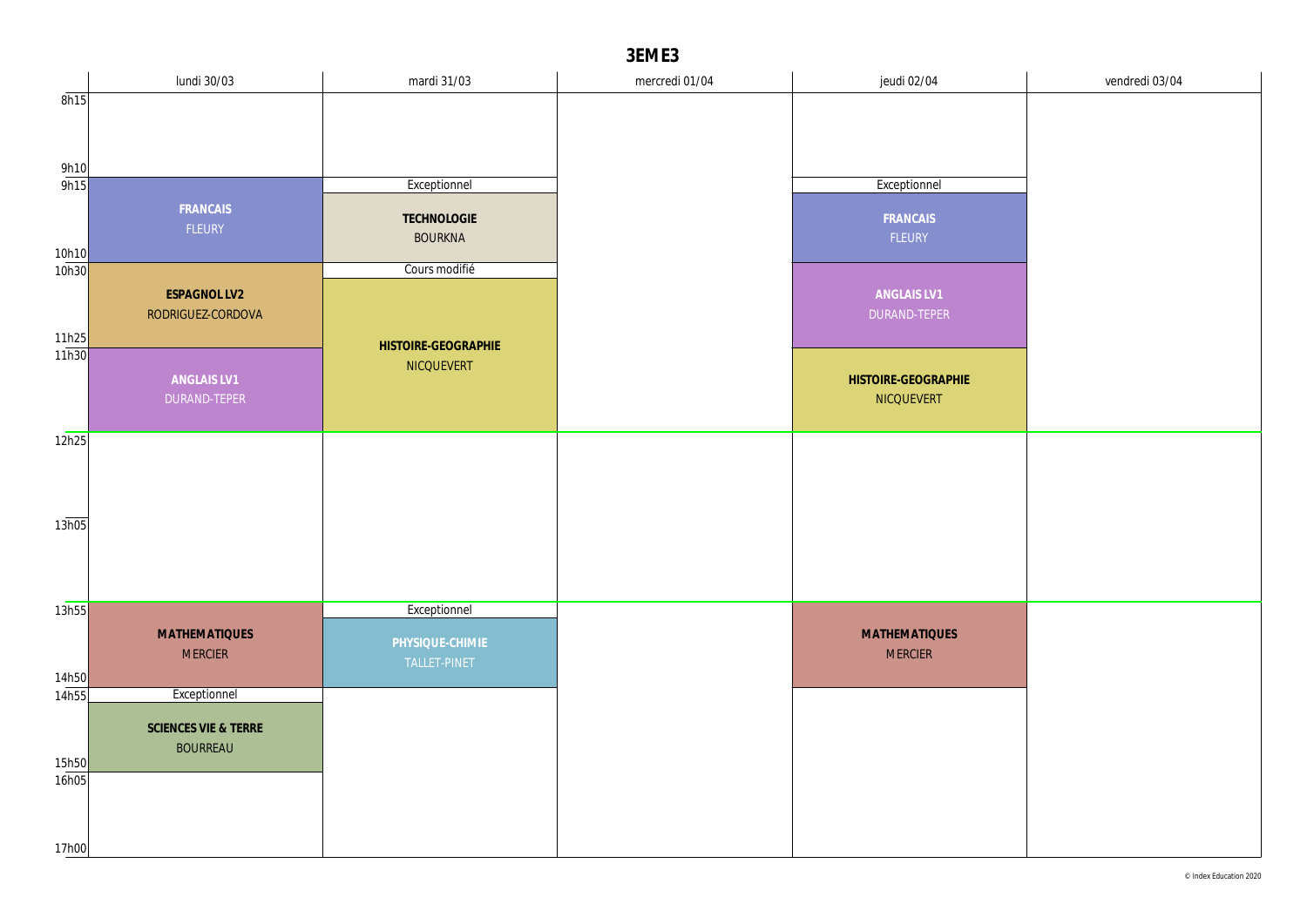|                     | lundi 30/03                           | mardi 31/03                       | mercredi 01/04 | jeudi 02/04                       | vendredi 03/04                  |
|---------------------|---------------------------------------|-----------------------------------|----------------|-----------------------------------|---------------------------------|
| 8h15                |                                       |                                   |                |                                   |                                 |
|                     |                                       |                                   |                |                                   |                                 |
|                     |                                       |                                   |                |                                   |                                 |
| $\frac{9h10}{9h15}$ |                                       |                                   |                |                                   |                                 |
|                     |                                       | HISTOIRE-GEOGRAPHIE               |                | <b>MATHEMATIQUES</b>              |                                 |
| 10h10               |                                       | NICQUEVERT                        |                | <b>GUILLEMET</b>                  |                                 |
| 10h30               | Cours modifié                         | Exceptionnel                      |                | Exceptionnel                      |                                 |
|                     | HISTOIRE-GEOGRAPHIE                   | PHYSIQUE-CHIMIE<br>TALLET-PINET   |                | TECHNOLOGIE<br><b>BOURKNA</b>     | ESPAGNOL LV2<br><b>RUIZ CID</b> |
| 11h25<br>11h30      | NICQUEVERT                            | ANGLAIS LV1<br>FOURGON            |                |                                   |                                 |
| 12h25               |                                       |                                   |                |                                   |                                 |
|                     |                                       |                                   |                |                                   |                                 |
|                     |                                       |                                   |                |                                   |                                 |
| 13h05               |                                       |                                   |                |                                   |                                 |
|                     |                                       |                                   |                |                                   |                                 |
| 13h55               |                                       | Exceptionnel                      |                |                                   |                                 |
| 14h50               | FRANCAIS<br>EVEZARD                   | MATHEMATIQUES<br><b>GUILLEMET</b> |                | FRANCAIS<br>EVEZARD               |                                 |
| 14h55               | Exceptionnel                          |                                   |                |                                   |                                 |
| 15h50               | SCIENCES VIE & TERRE<br>LAPORTE CAPOU |                                   |                | HISTOIRE-GEOGRAPHIE<br>NICQUEVERT |                                 |
| 16h05               |                                       |                                   |                |                                   |                                 |
|                     |                                       |                                   |                |                                   |                                 |
| 17h00               |                                       |                                   |                |                                   |                                 |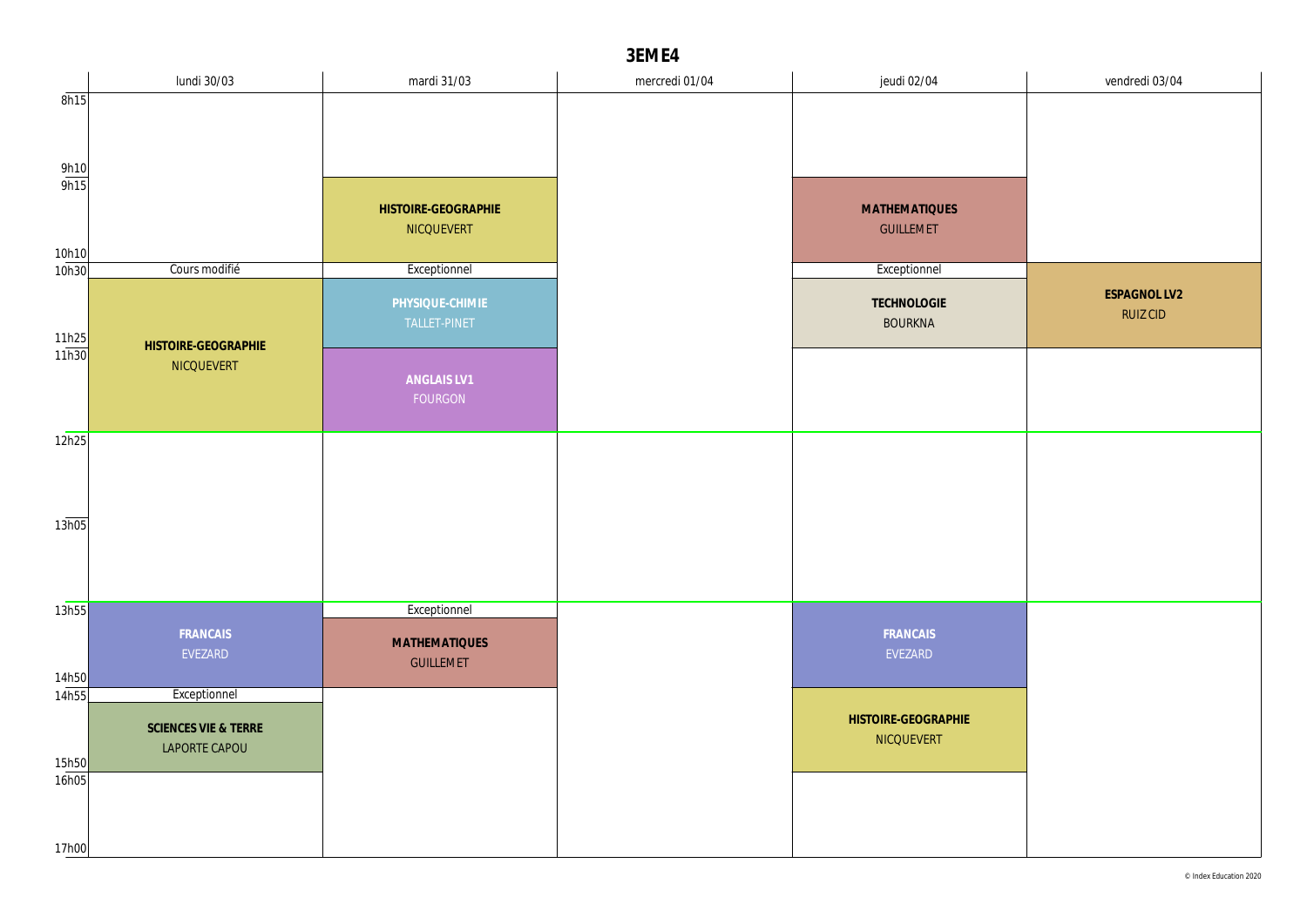|                     | lundi 30/03    | mardi 31/03                            | mercredi 01/04 | jeudi 02/04                 | vendredi 03/04       |
|---------------------|----------------|----------------------------------------|----------------|-----------------------------|----------------------|
| 8h15                |                |                                        |                |                             |                      |
|                     |                |                                        |                |                             |                      |
|                     |                |                                        |                |                             |                      |
| $\frac{9h10}{9h15}$ |                |                                        |                |                             |                      |
|                     | Exceptionnel   |                                        |                |                             |                      |
|                     | TECHNOLOGIE    |                                        |                | ANGLAIS LV1<br>DURAND-TEPER | FRANCAIS<br>FLEURY   |
|                     | <b>BOURKNA</b> |                                        |                |                             |                      |
| 10h10<br>10h30      |                | Cours modifié                          |                |                             |                      |
|                     | ANGLAIS LV1    |                                        |                |                             |                      |
|                     | DURAND-TEPER   |                                        |                |                             |                      |
| 11h25               |                |                                        |                |                             |                      |
| 11h30               |                | HISTOIRE-GEOGRAPHIE<br><b>FOURNIER</b> |                | Exceptionnel                | Exceptionnel         |
|                     | FRANCAIS       |                                        |                | PHYSIQUE-CHIMIE             | <b>MATHEMATIQUES</b> |
|                     | FLEURY         |                                        |                | ROULETTE PONCEAU            | POTIER               |
|                     |                |                                        |                |                             |                      |
| 12h25               |                |                                        |                |                             |                      |
|                     |                |                                        |                |                             |                      |
|                     |                |                                        |                |                             |                      |
| 13h05               |                |                                        |                |                             |                      |
|                     |                |                                        |                |                             |                      |
|                     |                |                                        |                |                             |                      |
|                     |                |                                        |                |                             |                      |
| 13h55               |                | Exceptionnel                           |                | Exceptionnel                |                      |
|                     |                | <b>MATHEMATIQUES</b>                   |                | SCIENCES VIE & TERRE        |                      |
|                     |                | <b>POTIER</b>                          |                | LAPORTE CAPOU               |                      |
| 14h50               |                |                                        |                |                             |                      |
| 14h55               |                |                                        |                |                             |                      |
|                     |                |                                        |                | HISTOIRE-GEOGRAPHIE         |                      |
|                     |                |                                        |                | <b>FOURNIER</b>             |                      |
| 15h50<br>16h05      |                |                                        |                |                             |                      |
|                     |                |                                        |                |                             |                      |
|                     |                |                                        |                |                             |                      |
| 17h00               |                |                                        |                |                             |                      |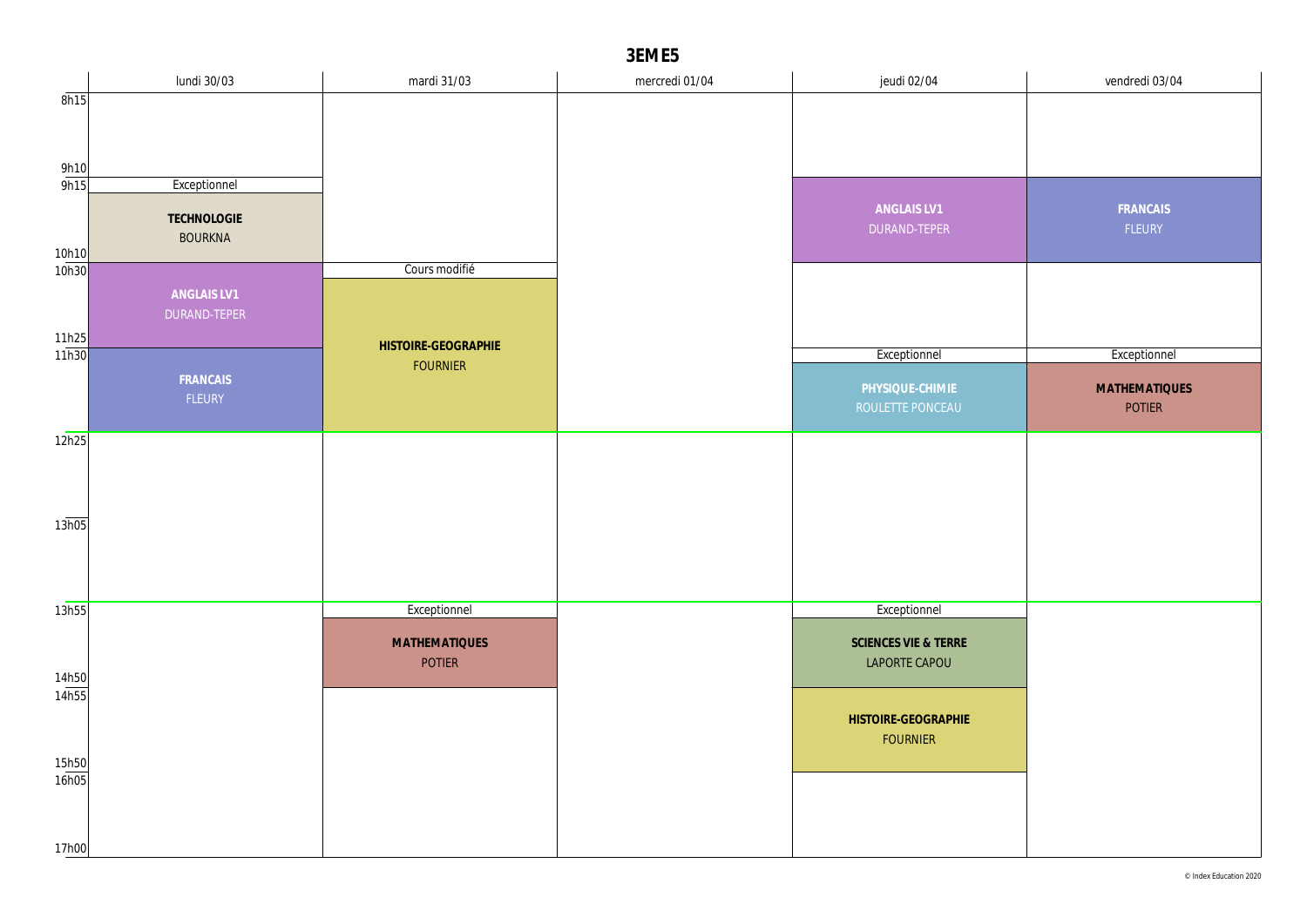|                       | lundi 30/03                              | mardi 31/03          | mercredi 01/04     | jeudi 02/04                              | vendredi 03/04 |
|-----------------------|------------------------------------------|----------------------|--------------------|------------------------------------------|----------------|
| 8h15                  |                                          |                      |                    |                                          |                |
|                       |                                          |                      |                    |                                          |                |
|                       |                                          |                      |                    |                                          |                |
| $\frac{9h10}{9h15}$   |                                          |                      |                    | Exceptionnel                             |                |
|                       |                                          | FRANCAIS             |                    |                                          |                |
|                       |                                          | EVEZARD              |                    | PHYSIQUE-CHIMIE<br>ROULETTE PONCEAU      |                |
| 10h10                 |                                          |                      |                    |                                          |                |
| 10h30                 |                                          | Exceptionnel         |                    |                                          |                |
|                       | <b>MATHEMATIQUES</b><br><b>GUILLEMET</b> | <b>MATHEMATIQUES</b> |                    | HISTOIRE-GEOGRAPHIE<br><b>NICQUEVERT</b> |                |
|                       |                                          | <b>GUILLEMET</b>     |                    |                                          |                |
| $\frac{11h25}{11h30}$ |                                          | Exceptionnel         | Exceptionnel       |                                          |                |
|                       | ESPAGNOL LV2                             | TECHNOLOGIE          | ANGLAIS LV SECTION | FRANCAIS                                 |                |
|                       | RODRIGUEZ-CORDOVA                        | RAMDANE              | <b>GIERSCH</b>     | EVEZARD                                  |                |
| 12h25                 |                                          |                      |                    |                                          |                |
|                       |                                          |                      |                    |                                          |                |
|                       |                                          |                      |                    |                                          |                |
|                       |                                          |                      |                    |                                          |                |
| 13h05                 |                                          |                      |                    |                                          |                |
|                       |                                          |                      |                    |                                          |                |
|                       |                                          |                      |                    |                                          |                |
| 13h55                 |                                          | Exceptionnel         |                    |                                          |                |
|                       | HISTOIRE-GEOGRAPHIE                      | SCIENCES VIE & TERRE |                    | ANGLAIS LV1                              |                |
|                       | NICQUEVERT                               | <b>BOURREAU</b>      |                    | <b>GIERSCH</b>                           |                |
| 14h50<br>14h55        |                                          |                      |                    |                                          |                |
|                       |                                          |                      |                    |                                          |                |
|                       |                                          |                      |                    |                                          |                |
| 15h50                 |                                          |                      |                    |                                          |                |
| 16h05                 |                                          |                      |                    |                                          |                |
|                       |                                          |                      |                    |                                          |                |
| 17h00                 |                                          |                      |                    |                                          |                |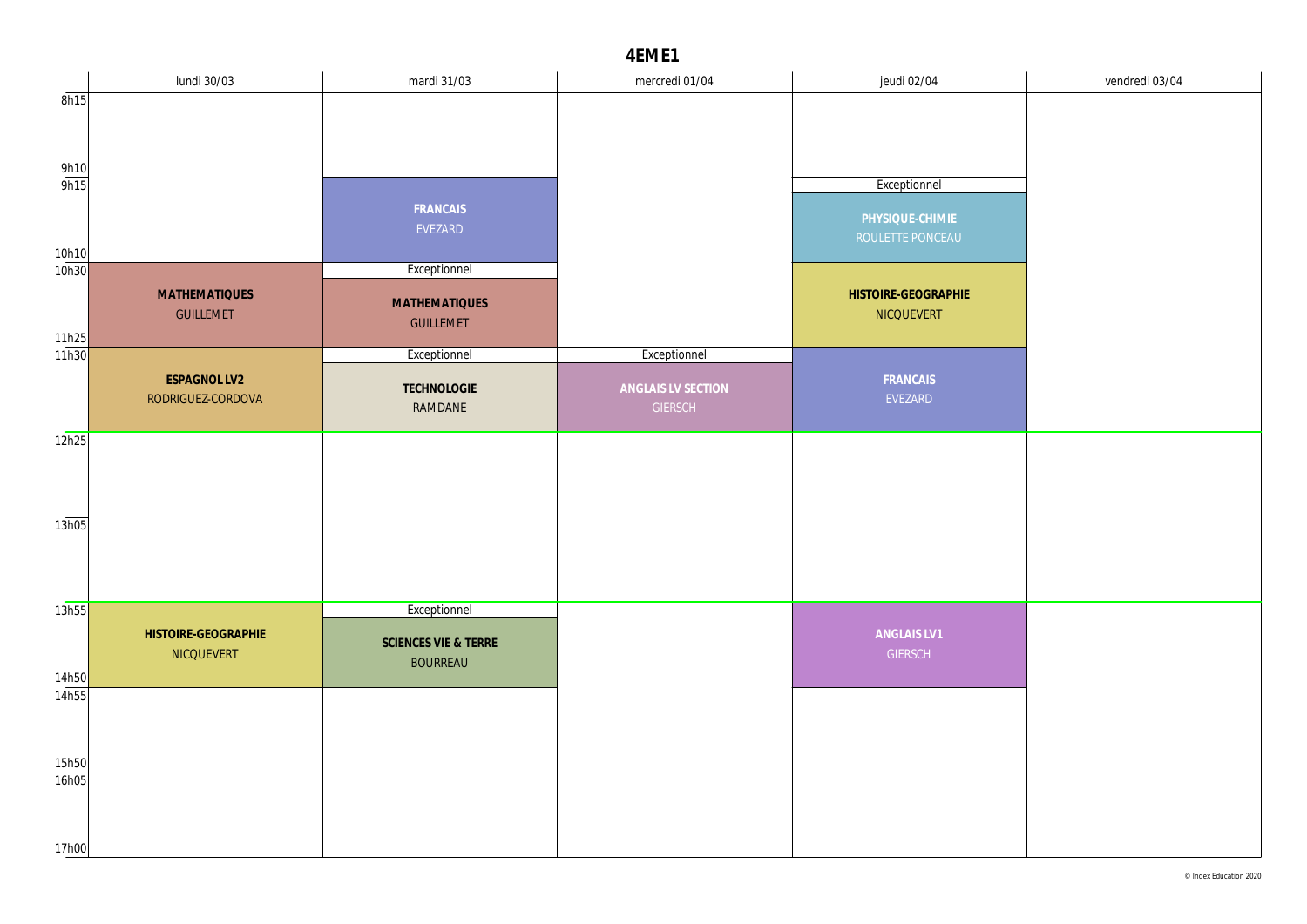|                     | lundi 30/03                   | mardi 31/03                          | mercredi 01/04     | jeudi 02/04                           | vendredi 03/04                       |
|---------------------|-------------------------------|--------------------------------------|--------------------|---------------------------------------|--------------------------------------|
| 8h15                |                               |                                      |                    |                                       |                                      |
|                     |                               |                                      |                    |                                       |                                      |
| $\frac{9h10}{9h15}$ |                               |                                      |                    |                                       |                                      |
|                     |                               |                                      |                    |                                       | HISTOIRE-GEOGRAPHIE<br>DE BARROS     |
| 10h10<br>10h30      | Exceptionnel                  | Exceptionnel                         |                    |                                       |                                      |
|                     | FRANCAIS<br><b>DUMAS</b>      | PHYSIQUE-CHIMIE<br>ROULETTE PONCEAU  |                    | <b>MATHEMATIQUES</b><br><b>BEGUE</b>  | FRANCAIS<br><b>DUMAS</b>             |
| 11h25<br>11h30      |                               |                                      |                    |                                       |                                      |
|                     |                               |                                      | Exceptionnel       | Exceptionnel                          |                                      |
|                     | HISTOIRE-GEOGRAPHIE           |                                      | ANGLAIS LV SECTION | <b>TECHNOLOGIE</b>                    |                                      |
|                     | DE BARROS                     |                                      | <b>GIERSCH</b>     | RAMDANE                               |                                      |
| 12h25               |                               |                                      |                    |                                       |                                      |
|                     |                               |                                      |                    |                                       |                                      |
| 13h05               |                               |                                      |                    |                                       |                                      |
|                     |                               |                                      |                    |                                       |                                      |
|                     |                               |                                      |                    |                                       |                                      |
| 13h55               |                               |                                      |                    |                                       | Exceptionnel                         |
| 14h50               | ANGLAIS LV1<br><b>GIERSCH</b> | <b>MATHEMATIQUES</b><br><b>BEGUE</b> |                    | ESPAGNOL LV2<br>RODRIGUEZ-CORDOVA     | <b>MATHEMATIQUES</b><br><b>BEGUE</b> |
| 14h55               |                               |                                      |                    | Exceptionnel                          |                                      |
|                     |                               |                                      |                    | SCIENCES VIE & TERRE<br>LAPORTE CAPOU |                                      |
| 15h50<br>16h05      |                               |                                      |                    |                                       |                                      |
|                     |                               |                                      |                    |                                       |                                      |
| 17h00               |                               |                                      |                    |                                       |                                      |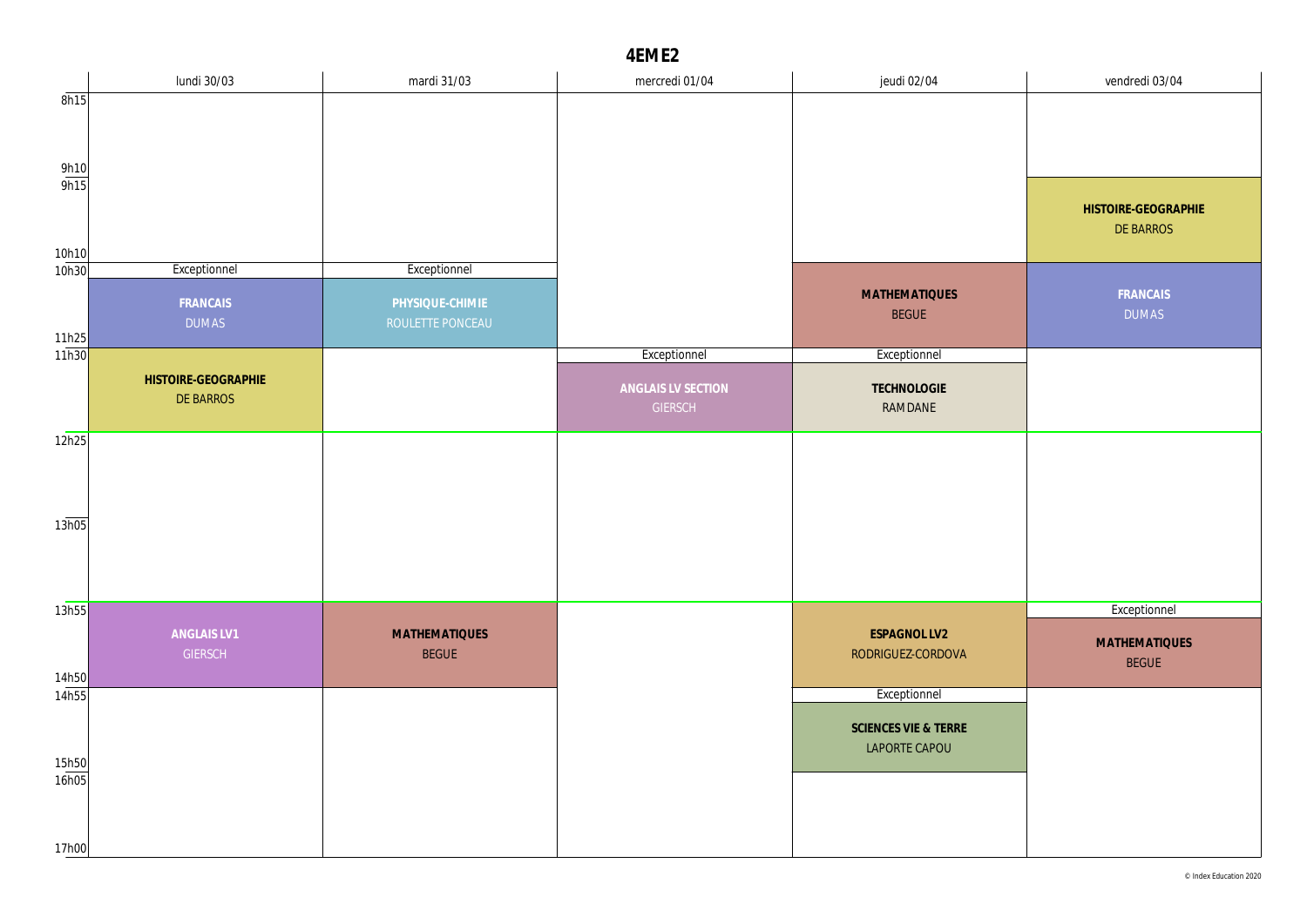|                       | lundi 30/03 | mardi 31/03                     | mercredi 01/04 | jeudi 02/04                              | vendredi 03/04                |
|-----------------------|-------------|---------------------------------|----------------|------------------------------------------|-------------------------------|
| 8h15                  |             |                                 |                |                                          |                               |
|                       |             |                                 |                |                                          |                               |
|                       |             |                                 |                |                                          |                               |
| $\frac{9h10}{9h15}$   |             | Exceptionnel                    |                | Exceptionnel                             |                               |
|                       |             | PHYSIQUE-CHIMIE                 |                | TECHNOLOGIE                              | ANGLAIS LV1                   |
|                       |             | ROULETTE PONCEAU                |                | RAMDANE                                  | LE MERCIER                    |
| 10h10<br>10h30        |             | Exceptionnel                    |                | Exceptionnel                             |                               |
|                       |             |                                 |                |                                          | FRANCAIS                      |
|                       |             | FRANCAIS<br>FLEURY              |                | <b>MATHEMATIQUES</b><br><b>GUILLEMET</b> | FLEURY                        |
| $\frac{11h25}{11h30}$ |             |                                 |                |                                          |                               |
|                       |             | Exceptionnel                    |                | Exceptionnel                             |                               |
|                       |             | <b>MATHEMATIQUES</b>            |                | EDUCATION MUSICALE                       | HISTOIRE-GEOGRAPHIE<br>SALMON |
|                       |             | <b>GUILLEMET</b>                |                | WALCZAK                                  |                               |
| 12h25                 |             |                                 |                |                                          |                               |
|                       |             |                                 |                |                                          |                               |
|                       |             |                                 |                |                                          |                               |
| 13h05                 |             |                                 |                |                                          |                               |
|                       |             |                                 |                |                                          |                               |
|                       |             |                                 |                |                                          |                               |
| 13h55                 |             | Exceptionnel                    |                |                                          |                               |
|                       |             |                                 |                |                                          |                               |
|                       |             | SCIENCES VIE & TERRE<br>CALDERO |                |                                          |                               |
| 14h50                 |             |                                 |                |                                          |                               |
| 14h55                 |             | HISTOIRE-GEOGRAPHIE             |                |                                          | ESPAGNOL LV2                  |
|                       |             | SALMON                          |                |                                          | AMARAL                        |
| 15h50                 |             |                                 |                |                                          |                               |
| 16h05                 |             |                                 |                |                                          |                               |
|                       |             |                                 |                |                                          |                               |
| 17h00                 |             |                                 |                |                                          |                               |
|                       |             |                                 |                |                                          |                               |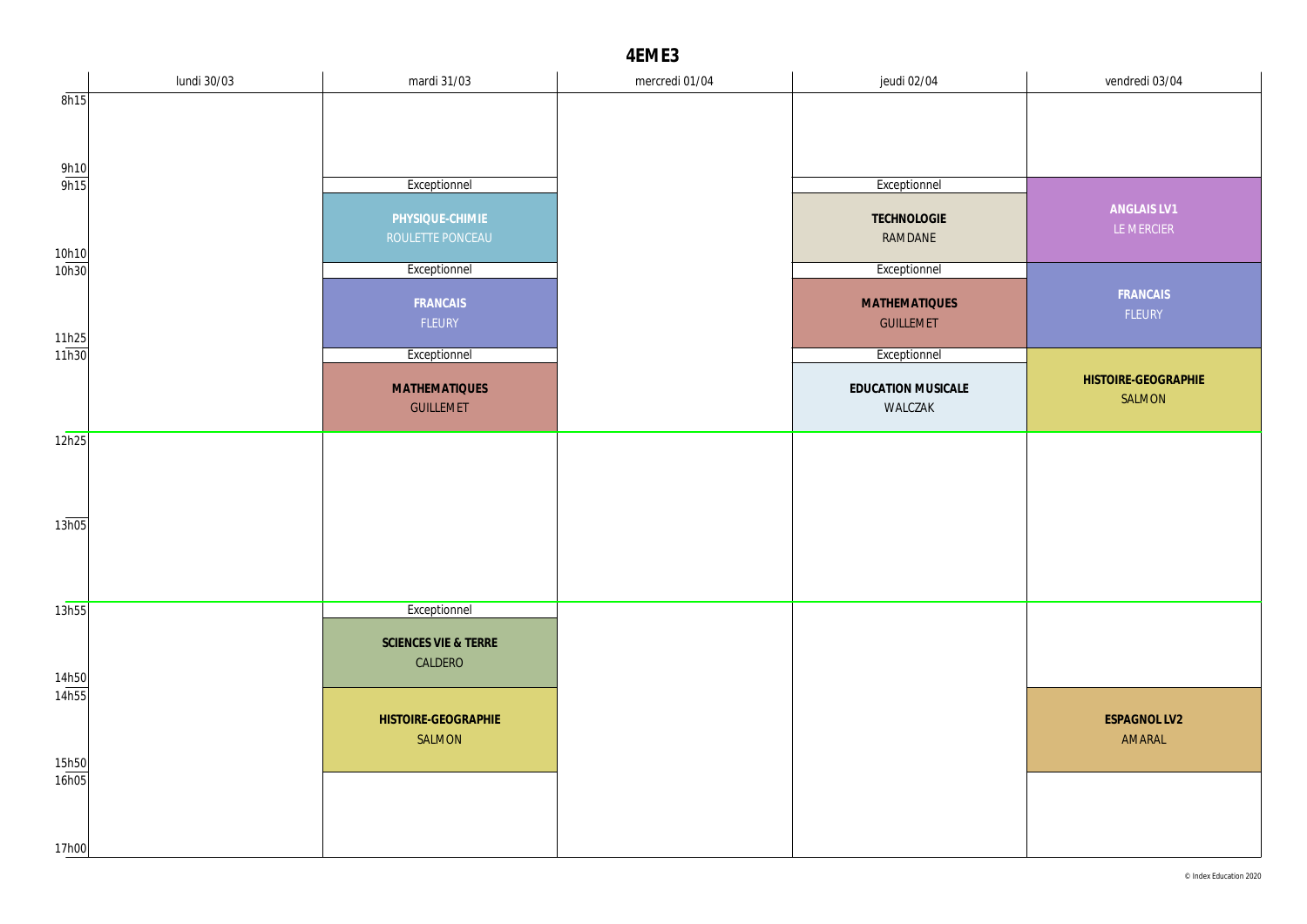|                       | lundi 30/03 | mardi 31/03                            | mercredi 01/04 | jeudi 02/04                             | vendredi 03/04                        |
|-----------------------|-------------|----------------------------------------|----------------|-----------------------------------------|---------------------------------------|
| 8h15                  |             |                                        |                |                                         |                                       |
| $\frac{9h10}{9h15}$   |             | Exceptionnel                           |                | Exceptionnel                            |                                       |
| 10h10                 |             | TECHNOLOGIE<br>RAMDANE                 |                | EDUCATION MUSICALE<br>WALCZAK           | <b>MATHEMATIQUES</b><br><b>BORNET</b> |
| 10h30                 |             |                                        |                | Exceptionnel                            | Exceptionnel                          |
| $\frac{11h25}{11h30}$ |             | ANGLAIS LV1<br>LE MERCIER              |                | SCIENCES VIE & TERRE<br><b>BOURREAU</b> | PHYSIQUE-CHIMIE<br>ROULETTE PONCEAU   |
|                       |             | FRANCAIS<br>FLEURY                     |                |                                         | FRANCAIS<br>FLEURY                    |
| 12h25                 |             |                                        |                |                                         |                                       |
| 13h05                 |             |                                        |                |                                         |                                       |
| 13h55                 |             |                                        |                |                                         |                                       |
| 14h50                 |             | HISTOIRE-GEOGRAPHIE<br><b>FOURNIER</b> |                |                                         | ESPAGNOL LV2<br>AMARAL                |
| 14h55<br>15h50        |             | <b>MATHEMATIQUES</b><br><b>BORNET</b>  |                |                                         |                                       |
| 16h05<br>17h00        |             |                                        |                |                                         |                                       |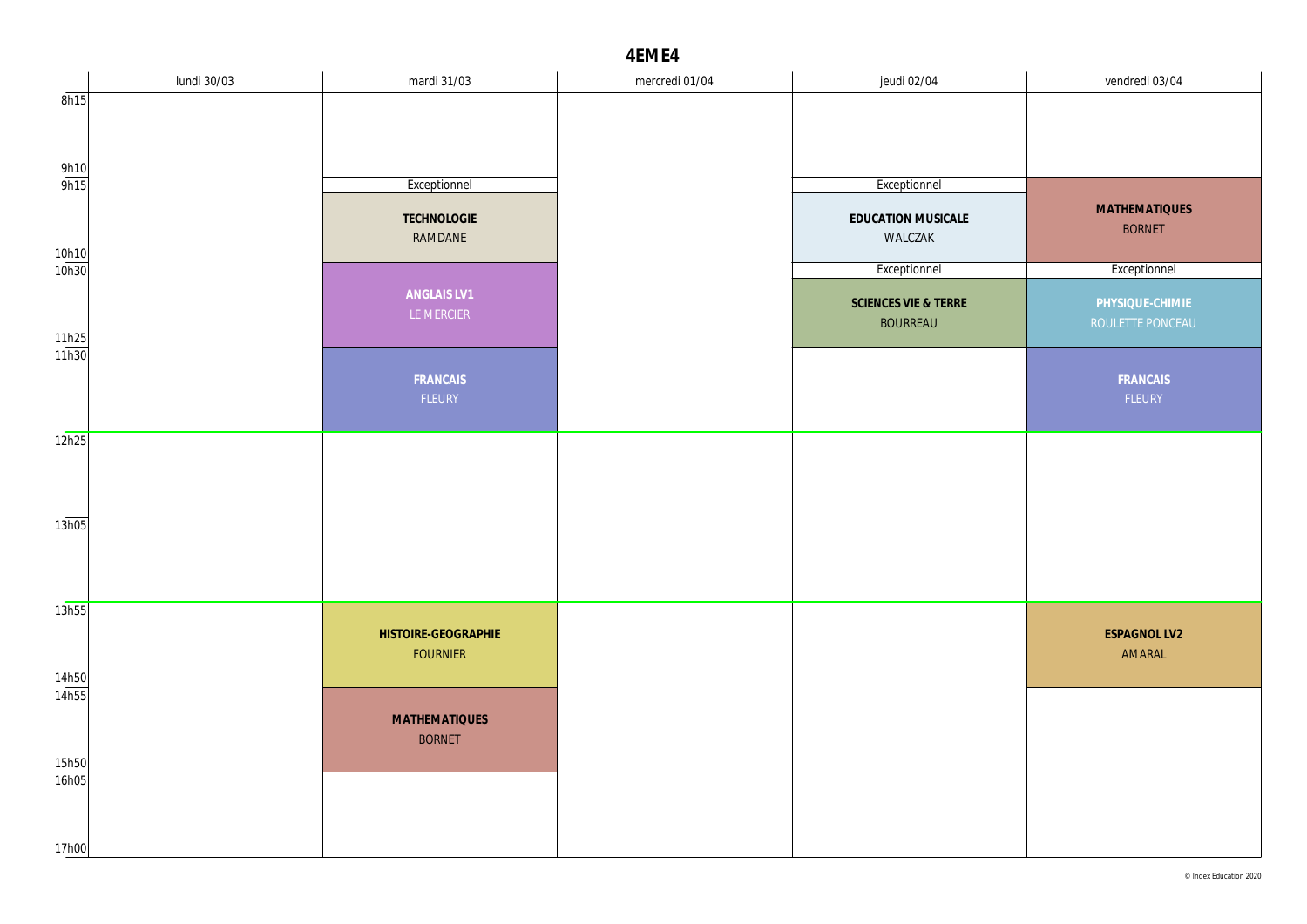|                   | lundi 30/03                     | mardi 31/03                      | mercredi 01/04 | jeudi 02/04        | vendredi 03/04       |
|-------------------|---------------------------------|----------------------------------|----------------|--------------------|----------------------|
| 8h15              |                                 |                                  |                |                    |                      |
|                   |                                 |                                  |                |                    |                      |
|                   |                                 |                                  |                |                    |                      |
| $rac{9h10}{9h15}$ |                                 |                                  |                |                    |                      |
|                   |                                 | ANGLAIS LV1                      |                |                    |                      |
|                   |                                 | LE MERCIER                       |                |                    |                      |
| 10h10<br>10h30    |                                 | Exceptionnel                     |                | Exceptionnel       |                      |
|                   | HISTOIRE-GEOGRAPHIE             |                                  |                |                    | <b>MATHEMATIQUES</b> |
|                   | DE BARROS                       | <b>MATHEMATIQUES</b>             |                | EDUCATION MUSICALE | POTIER               |
| 11h25             |                                 | <b>POTIER</b>                    |                | WALCZAK            |                      |
| 11h30             | Exceptionnel                    |                                  |                |                    |                      |
|                   | TECHNOLOGIE                     | FRANCAIS                         |                |                    | FRANCAIS             |
|                   | RAMDANE                         | GAYAS                            |                |                    | GAYAS                |
| 12h25             |                                 |                                  |                |                    |                      |
|                   |                                 |                                  |                |                    |                      |
|                   |                                 |                                  |                |                    |                      |
| 13h05             |                                 |                                  |                |                    |                      |
|                   |                                 |                                  |                |                    |                      |
|                   |                                 |                                  |                |                    |                      |
|                   |                                 |                                  |                |                    |                      |
| 13h55             | Exceptionnel                    |                                  |                | Exceptionnel       | Cours modifié        |
|                   | <b>SCIENCES VIE &amp; TERRE</b> | HISTOIRE-GEOGRAPHIE<br>DE BARROS |                | PHYSIQUE-CHIMIE    | <b>ESPAGNOL LV2</b>  |
| 14h50             | LAPORTE CAPOU                   |                                  |                | TALLET-PINET       | <b>RUIZ CID</b>      |
| 14h55             |                                 |                                  |                |                    |                      |
|                   |                                 |                                  |                | FRANCAIS           |                      |
|                   |                                 |                                  |                | GAYAS              |                      |
| 15h50<br>16h05    |                                 |                                  |                |                    |                      |
|                   |                                 |                                  |                |                    |                      |
|                   |                                 |                                  |                |                    |                      |
| 17h00             |                                 |                                  |                |                    |                      |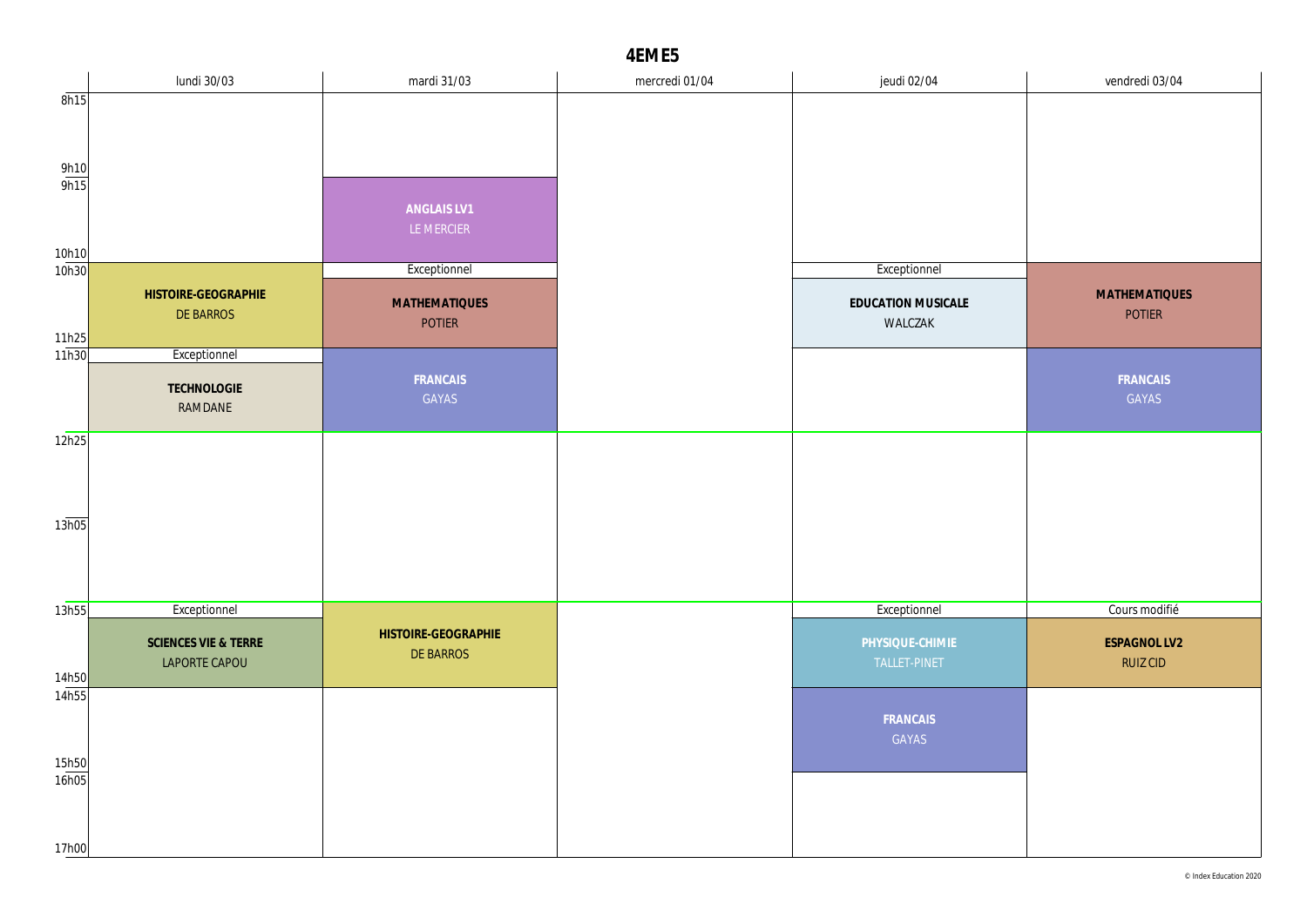|                       | lundi 30/03                         | mardi 31/03                     | mercredi 01/04 | jeudi 02/04                       | vendredi 03/04       |
|-----------------------|-------------------------------------|---------------------------------|----------------|-----------------------------------|----------------------|
| 8h15                  |                                     |                                 |                |                                   |                      |
|                       |                                     |                                 |                |                                   |                      |
|                       |                                     |                                 |                |                                   |                      |
| $\frac{9h10}{9h15}$   |                                     |                                 |                |                                   |                      |
|                       | <b>MATHEMATIQUES</b>                |                                 |                | ESPAGNOL LV2                      | <b>MATHEMATIQUES</b> |
|                       | <b>MERCIER</b>                      |                                 |                | <b>RUIZ CID</b>                   | <b>MERCIER</b>       |
| 10h10                 |                                     |                                 |                |                                   |                      |
| 10h30                 |                                     |                                 |                |                                   | Exceptionnel         |
|                       | FRANCAIS<br>FLEURY                  |                                 |                | FRANCAIS<br>FLEURY                | EDUCATION MUSICALE   |
| 11h25                 |                                     |                                 |                |                                   | WALCZAK              |
| 11h30                 | Exceptionnel                        | Exceptionnel                    |                |                                   |                      |
|                       |                                     |                                 |                |                                   |                      |
|                       | PHYSIQUE-CHIMIE<br>ROULETTE PONCEAU | SCIENCES VIE & TERRE<br>CALDERO |                |                                   |                      |
|                       |                                     |                                 |                |                                   |                      |
| 12h25                 |                                     |                                 |                |                                   |                      |
|                       |                                     |                                 |                |                                   |                      |
|                       |                                     |                                 |                |                                   |                      |
| 13h05                 |                                     |                                 |                |                                   |                      |
|                       |                                     |                                 |                |                                   |                      |
|                       |                                     |                                 |                |                                   |                      |
|                       |                                     |                                 |                |                                   |                      |
| 13h55                 |                                     | Exceptionnel                    |                |                                   |                      |
|                       |                                     | TECHNOLOGIE                     |                | HISTOIRE-GEOGRAPHIE<br>NICQUEVERT |                      |
|                       |                                     | RAMDANE                         |                |                                   |                      |
| $\frac{14h50}{14h55}$ |                                     |                                 |                |                                   |                      |
|                       |                                     | HISTOIRE-GEOGRAPHIE             |                | ANGLAIS LV1                       |                      |
|                       |                                     | NICQUEVERT                      |                | LE MERCIER                        |                      |
| 15h50<br>16h05        |                                     |                                 |                |                                   |                      |
|                       |                                     |                                 |                |                                   |                      |
|                       |                                     |                                 |                |                                   |                      |
| 17h00                 |                                     |                                 |                |                                   |                      |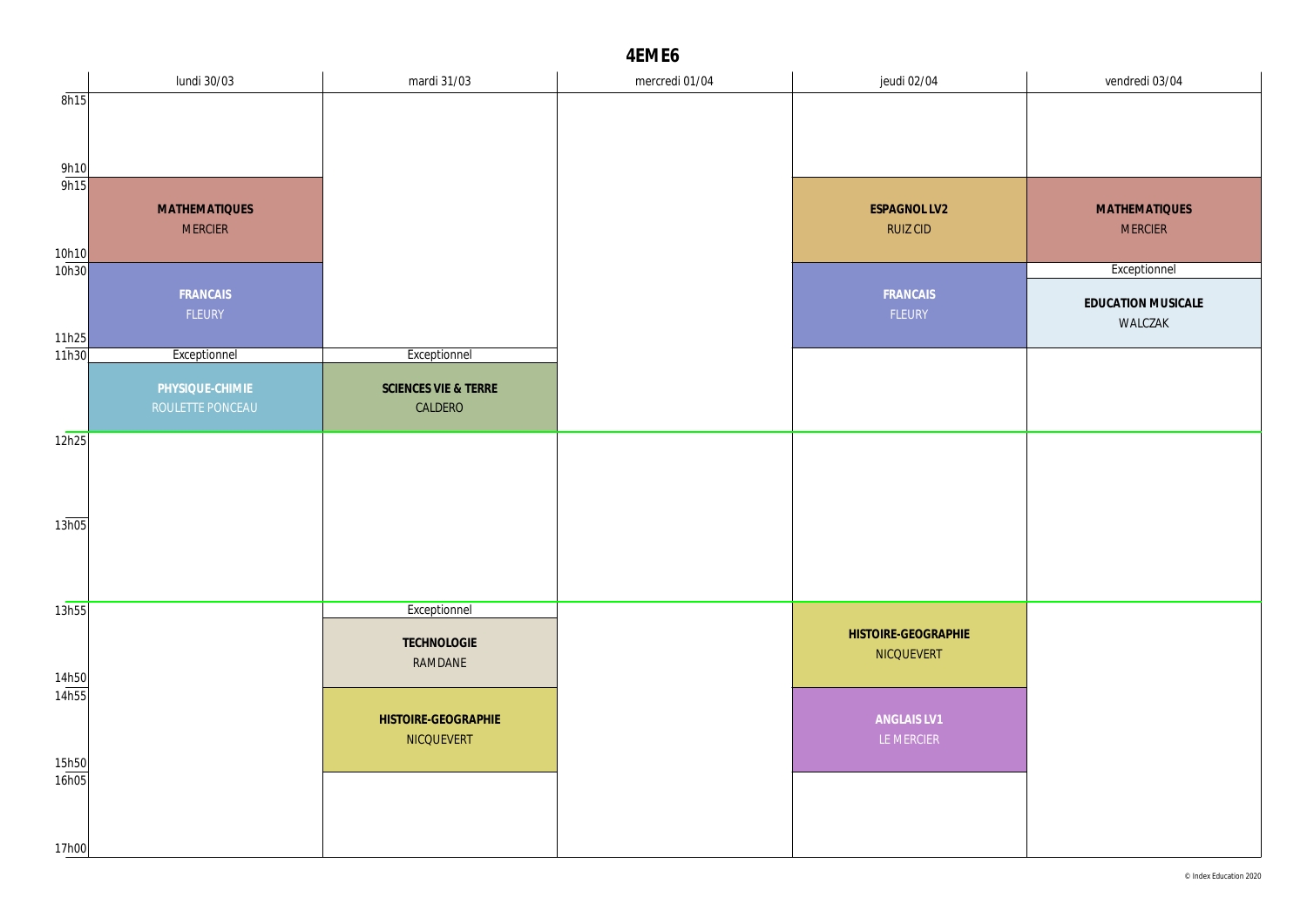|                | lundi 30/03                      | mardi 31/03 | mercredi 01/04 | jeudi 02/04     | vendredi 03/04                   |
|----------------|----------------------------------|-------------|----------------|-----------------|----------------------------------|
| 8h15           |                                  |             |                |                 |                                  |
|                |                                  |             |                |                 |                                  |
|                |                                  |             |                |                 |                                  |
| 9h10           |                                  |             |                |                 |                                  |
| 9h15           |                                  |             |                |                 | Exceptionnel                     |
|                | FRANCAIS                         |             |                |                 | EDUCATION MUSICALE               |
|                | SOMMA                            |             |                |                 | WALCZAK                          |
| 10h10<br>10h30 | Exceptionnel                     |             |                | Exceptionnel    |                                  |
|                |                                  |             |                |                 |                                  |
|                | TECHNOLOGIE                      |             |                | ARTS PLASTIQUES | HISTOIRE-GEOGRAPHIE<br>DE BARROS |
|                | RAMDANE                          |             |                | <b>NACCARO</b>  |                                  |
| 11h25<br>11h30 |                                  |             |                | Exceptionnel    |                                  |
|                |                                  |             |                |                 | FRANCAIS                         |
|                |                                  |             |                | PHYSIQUE-CHIMIE | SOMMA                            |
|                |                                  |             |                | TALLET-PINET    |                                  |
| 12h25          |                                  |             |                |                 |                                  |
|                |                                  |             |                |                 |                                  |
|                |                                  |             |                |                 |                                  |
|                |                                  |             |                |                 |                                  |
| 13h05          |                                  |             |                |                 |                                  |
|                |                                  |             |                |                 |                                  |
|                |                                  |             |                |                 |                                  |
|                |                                  |             |                |                 |                                  |
| 13h55          |                                  |             |                |                 | Exceptionnel                     |
|                | <b>MATHEMATIQUES</b>             |             |                | ESPAGNOL LV2    | SCIENCES VIE & TERRE             |
|                | <b>BEGUE</b>                     |             |                | <b>RUIZ CID</b> | CALDERO                          |
| 14h50<br>14h55 |                                  |             |                | Exceptionnel    | Exceptionnel                     |
|                |                                  |             |                |                 |                                  |
|                | HISTOIRE-GEOGRAPHIE<br>DE BARROS |             |                | ANGLAIS LV1     | <b>MATHEMATIQUES</b>             |
| 15h50          |                                  |             |                | <b>GIERSCH</b>  | <b>BEGUE</b>                     |
| 16h05          |                                  |             |                |                 |                                  |
|                |                                  |             |                |                 |                                  |
|                |                                  |             |                |                 |                                  |
| 17h00          |                                  |             |                |                 |                                  |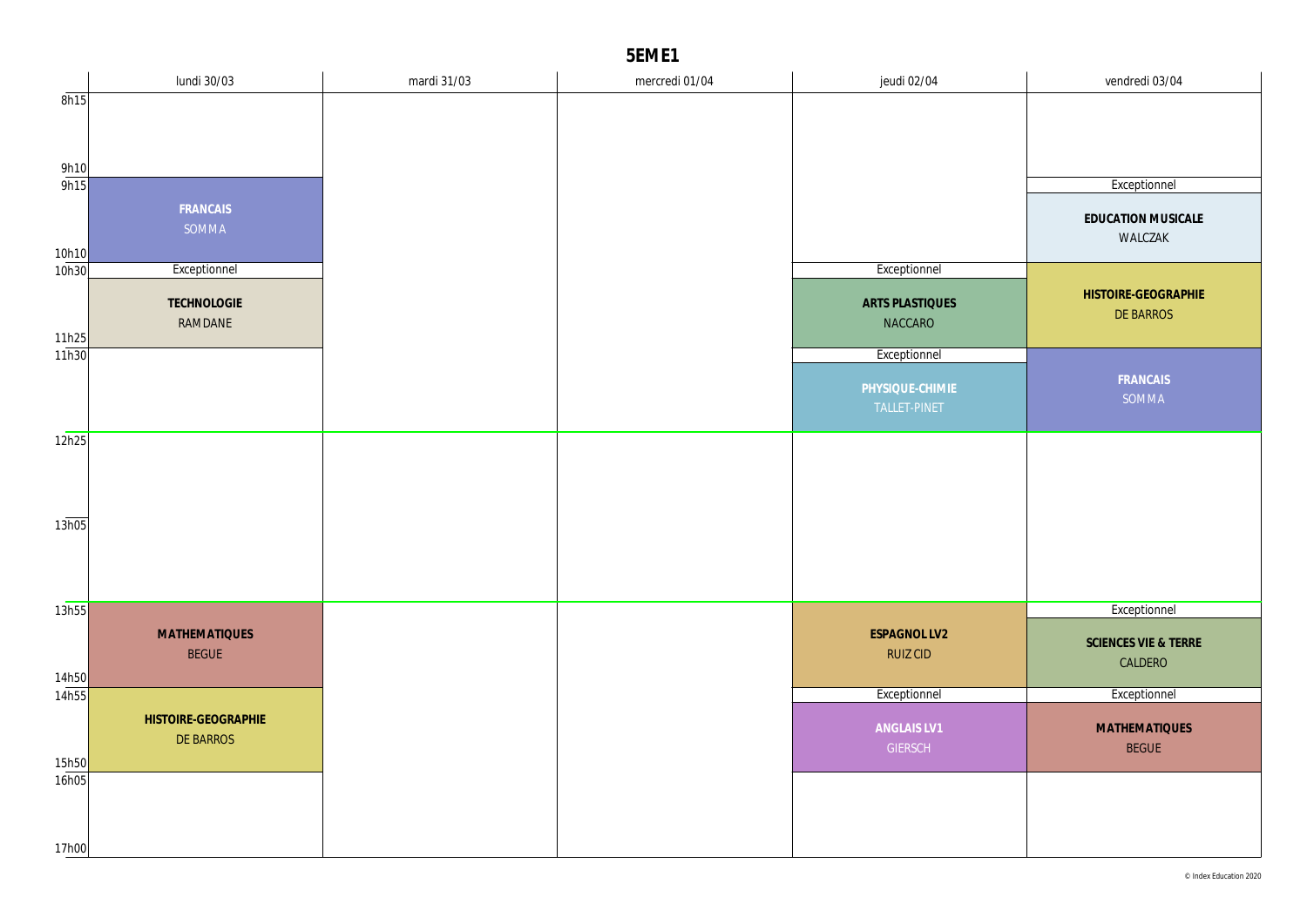|              | lundi 30/03          | mardi 31/03              | mercredi 01/04 | jeudi 02/04                              | vendredi 03/04      |
|--------------|----------------------|--------------------------|----------------|------------------------------------------|---------------------|
| 8h15         |                      |                          |                |                                          |                     |
|              |                      |                          |                |                                          |                     |
|              |                      |                          |                |                                          |                     |
| 9h10<br>9h15 |                      |                          |                |                                          |                     |
|              | <b>MATHEMATIQUES</b> | HISTOIRE-GEOGRAPHIE      |                |                                          |                     |
|              | <b>GUILLEMET</b>     | SALMON                   |                |                                          |                     |
| 10h10        |                      |                          |                |                                          |                     |
| 10h30        |                      | Exceptionnel             |                | Exceptionnel                             |                     |
|              | ANGLAIS LV1          |                          |                |                                          |                     |
|              | FOURGON              | FRANCAIS<br><b>DUMAS</b> |                | TECHNOLOGIE                              |                     |
| 11h25        |                      |                          |                | RAMDANE                                  |                     |
| 11h30        | Exceptionnel         | Exceptionnel             |                | Exceptionnel                             |                     |
|              | ARTS PLASTIQUES      | PHYSIQUE-CHIMIE          |                | SCIENCES VIE & TERRE                     | FRANCAIS            |
|              | VALDERHAUG           | TALLET-PINET             |                | <b>BOURREAU</b>                          | <b>DUMAS</b>        |
|              |                      |                          |                |                                          |                     |
| 12h25        |                      |                          |                |                                          |                     |
|              |                      |                          |                |                                          |                     |
|              |                      |                          |                |                                          |                     |
|              |                      |                          |                |                                          |                     |
| 13h05        |                      |                          |                |                                          |                     |
|              |                      |                          |                |                                          |                     |
|              |                      |                          |                |                                          |                     |
| 13h55        |                      |                          |                |                                          |                     |
|              |                      |                          |                | <b>MATHEMATIQUES</b>                     | FRANCAIS            |
|              |                      |                          |                | <b>GUILLEMET</b>                         | <b>DUMAS</b>        |
| 14h50        |                      |                          |                |                                          |                     |
| 14h55        |                      |                          |                | Cours modifié                            |                     |
|              |                      |                          |                |                                          | HISTOIRE-GEOGRAPHIE |
|              |                      |                          |                | <b>ESPAGNOL LV2</b><br>RODRIGUEZ-CORDOVA | <b>SALMON</b>       |
| 15h50        |                      |                          |                |                                          |                     |
| 16h05        |                      |                          |                |                                          |                     |
|              |                      |                          |                |                                          |                     |
|              |                      |                          |                |                                          |                     |
| 17h00        |                      |                          |                |                                          |                     |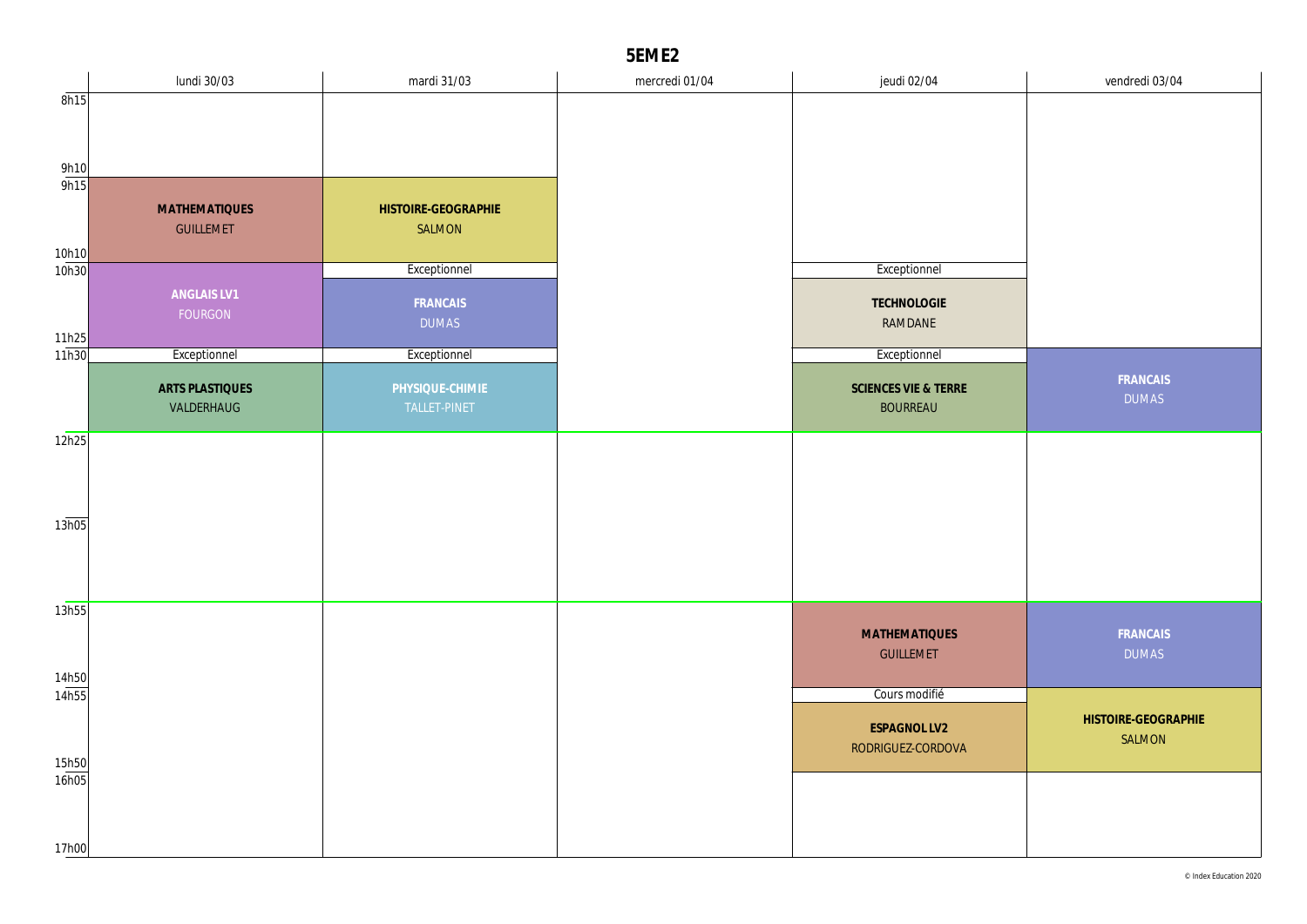|                       | lundi 30/03          | mardi 31/03          | mercredi 01/04 | jeudi 02/04                              | vendredi 03/04      |
|-----------------------|----------------------|----------------------|----------------|------------------------------------------|---------------------|
| 8h15                  |                      |                      |                |                                          |                     |
|                       |                      |                      |                |                                          |                     |
|                       |                      |                      |                |                                          |                     |
| $\frac{9h10}{9h15}$   |                      |                      |                |                                          |                     |
|                       |                      |                      |                | FRANCAIS                                 |                     |
|                       |                      |                      |                | GAYAS                                    |                     |
| 10h10                 |                      |                      |                |                                          |                     |
| 10h30                 | Exceptionnel         |                      |                |                                          |                     |
|                       | ARTS PLASTIQUES      |                      |                | ANGLAIS LV1                              |                     |
|                       | VALDERHAUG           |                      |                | FOURGON                                  |                     |
| $\frac{11h25}{11h30}$ |                      |                      |                |                                          |                     |
|                       |                      | Exceptionnel         |                |                                          | Exceptionnel        |
|                       |                      | SCIENCES VIE & TERRE |                | <b>MATHEMATIQUES</b><br><b>GUILLEMET</b> | ESPAGNOL LV2        |
|                       |                      | <b>BOURREAU</b>      |                |                                          | AMARAL              |
| 12h25                 |                      |                      |                |                                          |                     |
|                       |                      |                      |                |                                          |                     |
|                       |                      |                      |                |                                          |                     |
|                       |                      |                      |                |                                          |                     |
| 13h05                 |                      |                      |                |                                          |                     |
|                       |                      |                      |                |                                          |                     |
|                       |                      |                      |                |                                          |                     |
| 13h55                 | Exceptionnel         |                      |                |                                          |                     |
|                       | <b>TECHNOLOGIE</b>   | HISTOIRE-GEOGRAPHIE  |                |                                          | HISTOIRE-GEOGRAPHIE |
|                       | RAMDANE              | SALMON               |                |                                          | SALMON              |
| 14h50                 |                      |                      |                |                                          |                     |
| 14h55                 |                      | Exceptionnel         |                |                                          |                     |
|                       | <b>MATHEMATIQUES</b> | PHYSIQUE-CHIMIE      |                |                                          | FRANCAIS            |
|                       | <b>GUILLEMET</b>     | TALLET-PINET         |                |                                          | GAYAS               |
| 15h50<br>16h05        |                      |                      |                |                                          |                     |
|                       |                      |                      |                |                                          |                     |
|                       |                      |                      |                |                                          |                     |
| 17h00                 |                      |                      |                |                                          |                     |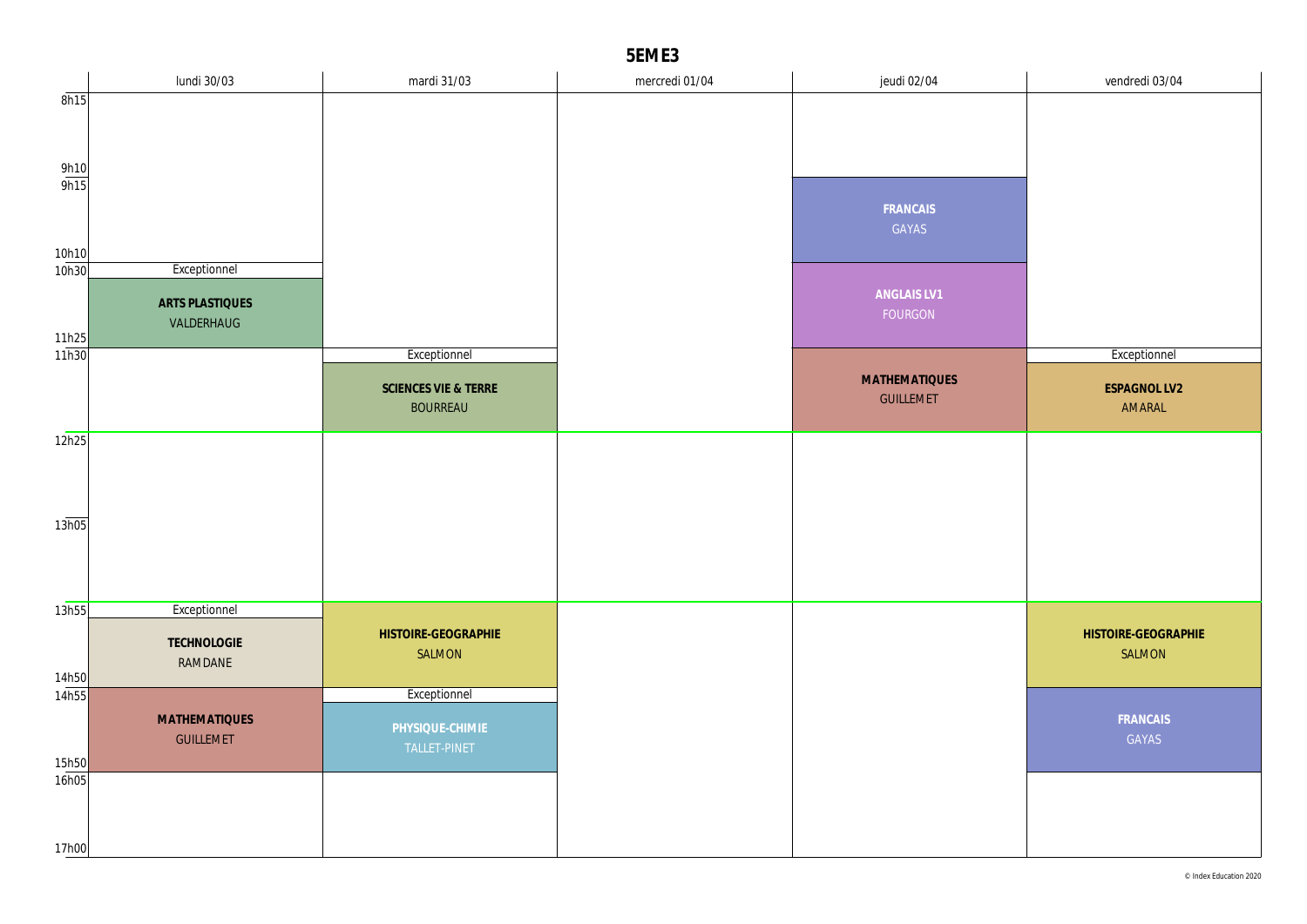|                     | lundi 30/03         | mardi 31/03          | mercredi 01/04 | jeudi 02/04          | vendredi 03/04       |
|---------------------|---------------------|----------------------|----------------|----------------------|----------------------|
| 8h15                |                     |                      |                |                      |                      |
|                     |                     |                      |                |                      |                      |
|                     |                     |                      |                |                      |                      |
| $\frac{9h10}{9h15}$ |                     |                      |                |                      |                      |
|                     |                     |                      |                |                      |                      |
|                     | HISTOIRE-GEOGRAPHIE |                      |                | HISTOIRE-GEOGRAPHIE  | <b>MATHEMATIQUES</b> |
|                     | NICQUEVERT          |                      |                | NICQUEVERT           | <b>POTIER</b>        |
| 10h10               |                     |                      |                |                      |                      |
| 10h30               | Exceptionnel        | Exceptionnel         |                |                      |                      |
|                     | PHYSIQUE-CHIMIE     | SCIENCES VIE & TERRE |                | <b>MATHEMATIQUES</b> |                      |
|                     | TALLET-PINET        | <b>BOURREAU</b>      |                | <b>POTIER</b>        |                      |
| 11h25               |                     |                      |                |                      |                      |
| 11h30               |                     | Exceptionnel         |                |                      |                      |
|                     |                     | ARTS PLASTIQUES      |                | ANGLAIS LV1          |                      |
|                     |                     | VALDERHAUG           |                | FOURGON              |                      |
|                     |                     |                      |                |                      |                      |
| 12h25               |                     |                      |                |                      |                      |
|                     |                     |                      |                |                      |                      |
|                     |                     |                      |                |                      |                      |
|                     |                     |                      |                |                      |                      |
| 13h05               |                     |                      |                |                      |                      |
|                     |                     |                      |                |                      |                      |
|                     |                     |                      |                |                      |                      |
| 13h55               |                     |                      |                |                      |                      |
|                     | FRANCAIS            |                      |                | FRANCAIS             | FRANCAIS             |
|                     | GAYAS               |                      |                | GAYAS                | GAYAS                |
|                     |                     |                      |                |                      |                      |
| 14h50<br>14h55      | Exceptionnel        |                      |                | Exceptionnel         |                      |
|                     |                     |                      |                |                      |                      |
|                     | TECHNOLOGIE         |                      |                | ESPAGNOL LV2         |                      |
| 15h50               | RAMDANE             |                      |                | <b>RUIZ CID</b>      |                      |
| 16h05               |                     |                      |                |                      |                      |
|                     |                     |                      |                |                      |                      |
|                     |                     |                      |                |                      |                      |
| 17h00               |                     |                      |                |                      |                      |
|                     |                     |                      |                |                      |                      |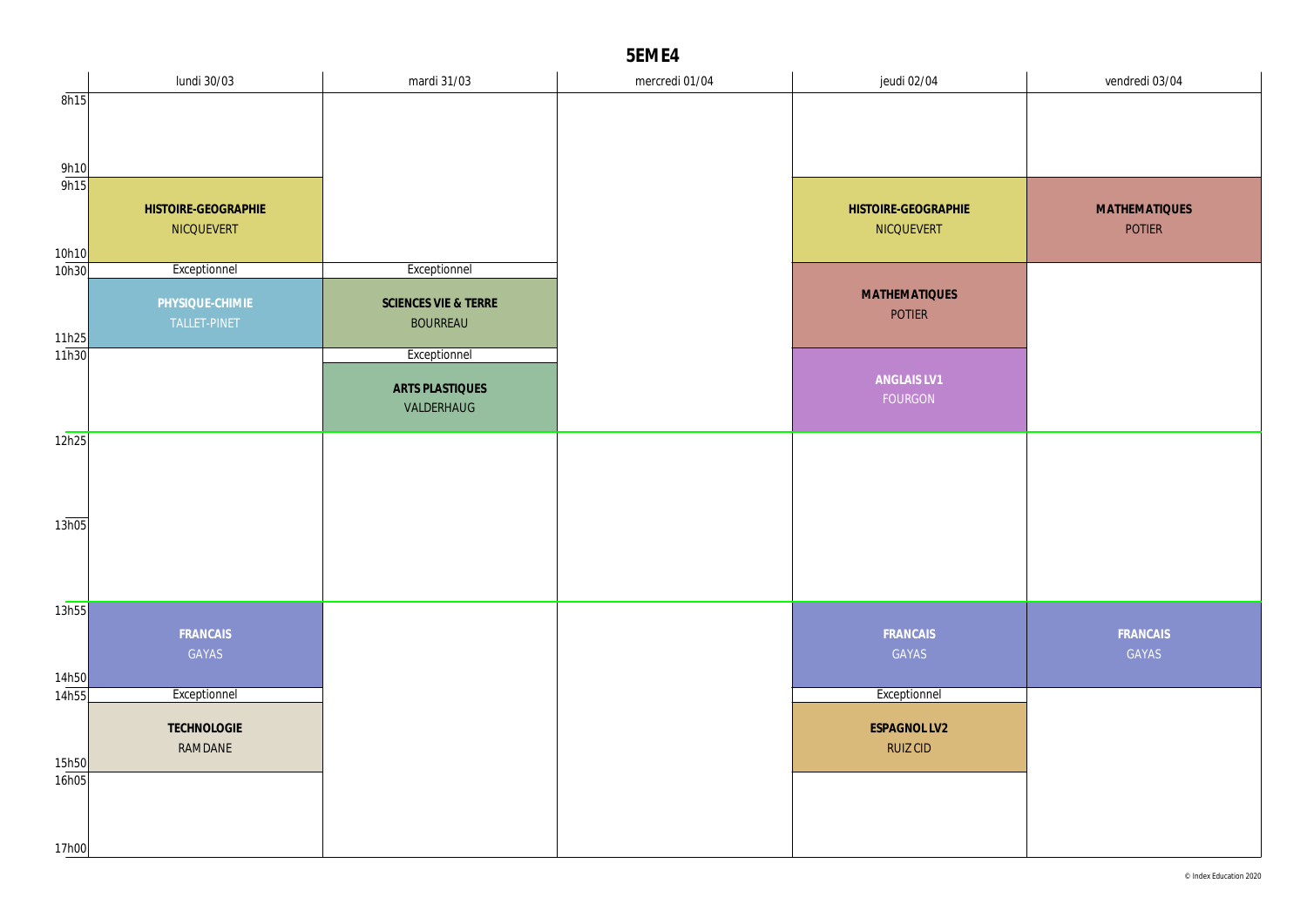|                     | lundi 30/03                       | mardi 31/03          | mercredi 01/04 | jeudi 02/04          | vendredi 03/04       |
|---------------------|-----------------------------------|----------------------|----------------|----------------------|----------------------|
| 8h15                |                                   |                      |                |                      |                      |
|                     |                                   |                      |                |                      |                      |
|                     |                                   |                      |                |                      |                      |
| $\frac{9h10}{9h15}$ |                                   |                      |                |                      | Exceptionnel         |
|                     |                                   |                      |                | <b>MATHEMATIQUES</b> | SCIENCES VIE & TERRE |
|                     |                                   |                      |                | <b>POTIER</b>        | CALDERO              |
| 10h10<br>10h30      |                                   | Cours modifié        |                |                      |                      |
|                     |                                   |                      |                | Exceptionnel         | Cours modifié        |
|                     |                                   | FRANCAIS             |                | HISTOIRE-GEOGRAPHIE  | FRANCAIS             |
|                     |                                   | SOMMA                |                | <b>DE BARROS</b>     | SOMMA                |
| 11h25<br>11h30      |                                   | Exceptionnel         |                |                      |                      |
|                     |                                   | <b>MATHEMATIQUES</b> |                |                      |                      |
|                     |                                   | <b>POTIER</b>        |                |                      |                      |
| 12h25               |                                   |                      |                |                      |                      |
|                     |                                   |                      |                |                      |                      |
|                     |                                   |                      |                |                      |                      |
| 13h05               |                                   |                      |                |                      |                      |
|                     |                                   |                      |                |                      |                      |
|                     |                                   |                      |                |                      |                      |
|                     |                                   |                      |                |                      |                      |
| 13h55               |                                   | Exceptionnel         |                | Exceptionnel         |                      |
|                     | ESPAGNOL LV2<br>RODRIGUEZ-CORDOVA | ARTS PLASTIQUES      |                | <b>TECHNOLOGIE</b>   |                      |
| 14h50               |                                   | VALDERHAUG           |                | RAMDANE              |                      |
| 14h55               |                                   |                      |                | Exceptionnel         |                      |
|                     | ANGLAIS LV1                       | HISTOIRE-GEOGRAPHIE  |                | PHYSIQUE-CHIMIE      |                      |
|                     | GIERSCH                           | DE BARROS            |                | TALLET-PINET         |                      |
| 15h50<br>16h05      |                                   |                      |                |                      |                      |
|                     |                                   |                      |                |                      |                      |
|                     |                                   |                      |                |                      |                      |
| 17h00               |                                   |                      |                |                      |                      |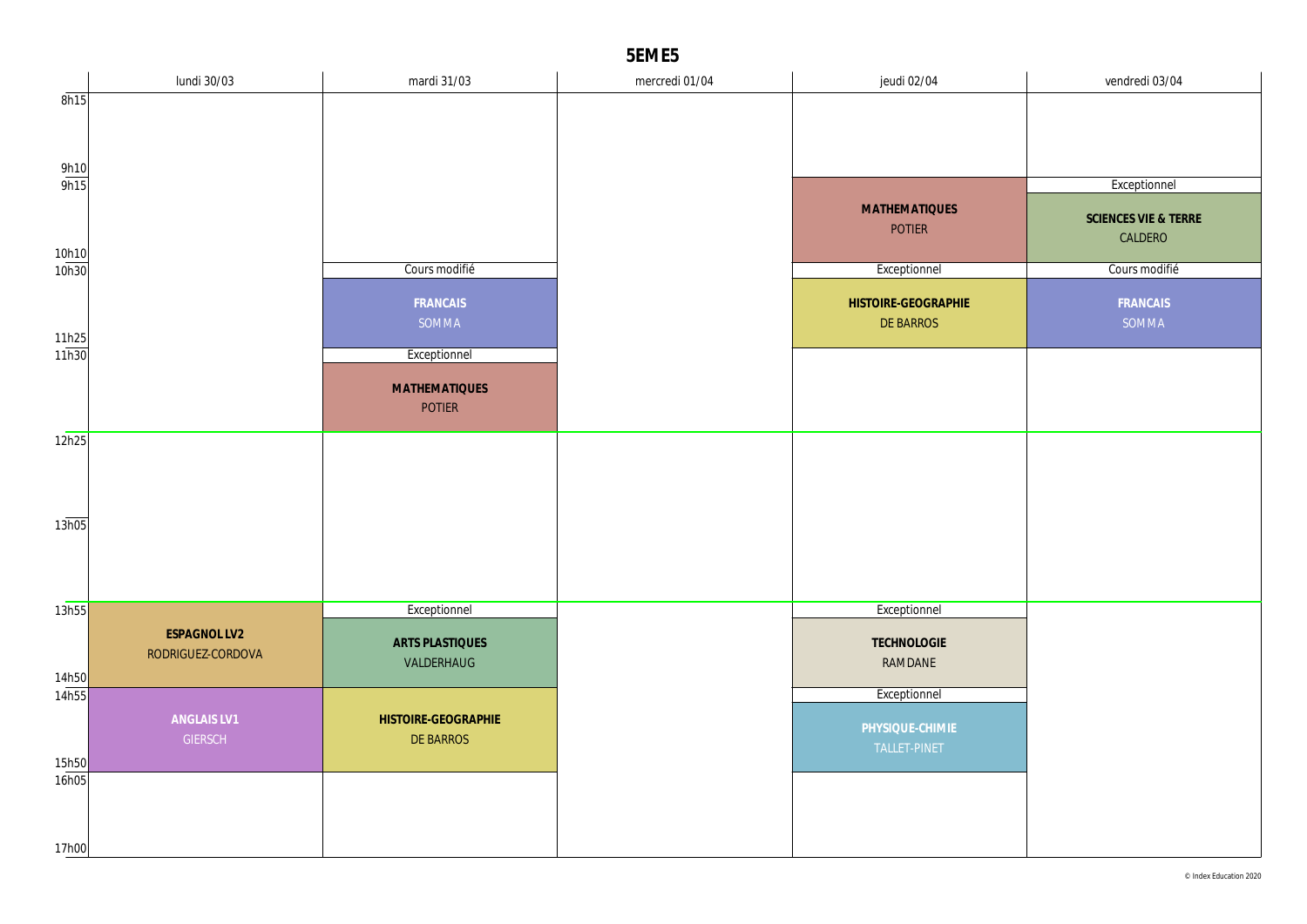|                     | lundi 30/03         | mardi 31/03          | mercredi 01/04 | jeudi 02/04          | vendredi 03/04       |
|---------------------|---------------------|----------------------|----------------|----------------------|----------------------|
| 8h15                |                     |                      |                |                      |                      |
|                     |                     |                      |                |                      |                      |
|                     |                     |                      |                |                      |                      |
| $\frac{9h10}{9h15}$ |                     |                      |                |                      |                      |
|                     | FRANCAIS            |                      |                | ANGLAIS LV1          | HISTOIRE-GEOGRAPHIE  |
|                     | <b>DUMAS</b>        |                      |                | FOURGON              | SALMON               |
| 10h10               |                     |                      |                |                      |                      |
| 10h30               |                     | Exceptionnel         |                |                      | Exceptionnel         |
|                     |                     | TECHNOLOGIE          |                | <b>ESPAGNOL LV2</b>  | PHYSIQUE-CHIMIE      |
|                     |                     | RAMDANE              |                | RODRIGUEZ-CORDOVA    | TALLET-PINET         |
| 11h25<br>11h30      | Exceptionnel        | Exceptionnel         |                |                      | Exceptionnel         |
|                     |                     |                      |                | <b>MATHEMATIQUES</b> |                      |
|                     | HISTOIRE-GEOGRAPHIE | FRANCAIS             |                | <b>BEGUE</b>         | SCIENCES VIE & TERRE |
|                     | SALMON              | <b>DUMAS</b>         |                |                      | CALDERO              |
| 12h25               |                     |                      |                |                      |                      |
|                     |                     |                      |                |                      |                      |
|                     |                     |                      |                |                      |                      |
| 13h05               |                     |                      |                |                      |                      |
|                     |                     |                      |                |                      |                      |
|                     |                     |                      |                |                      |                      |
|                     |                     |                      |                |                      |                      |
| 13h55               | Exceptionnel        | Exceptionnel         |                |                      |                      |
|                     | ARTS PLASTIQUES     | EDUCATION MUSICALE   |                |                      |                      |
|                     | VALDERHAUG          | WALCZAK              |                |                      |                      |
| 14h50<br>14h55      |                     | Exceptionnel         |                |                      |                      |
|                     |                     |                      |                |                      | FRANCAIS             |
|                     |                     | <b>MATHEMATIQUES</b> |                |                      | <b>DUMAS</b>         |
| 15h50               |                     | <b>BEGUE</b>         |                |                      |                      |
| 16h05               |                     |                      |                |                      |                      |
|                     |                     |                      |                |                      |                      |
|                     |                     |                      |                |                      |                      |
| 17h00               |                     |                      |                |                      |                      |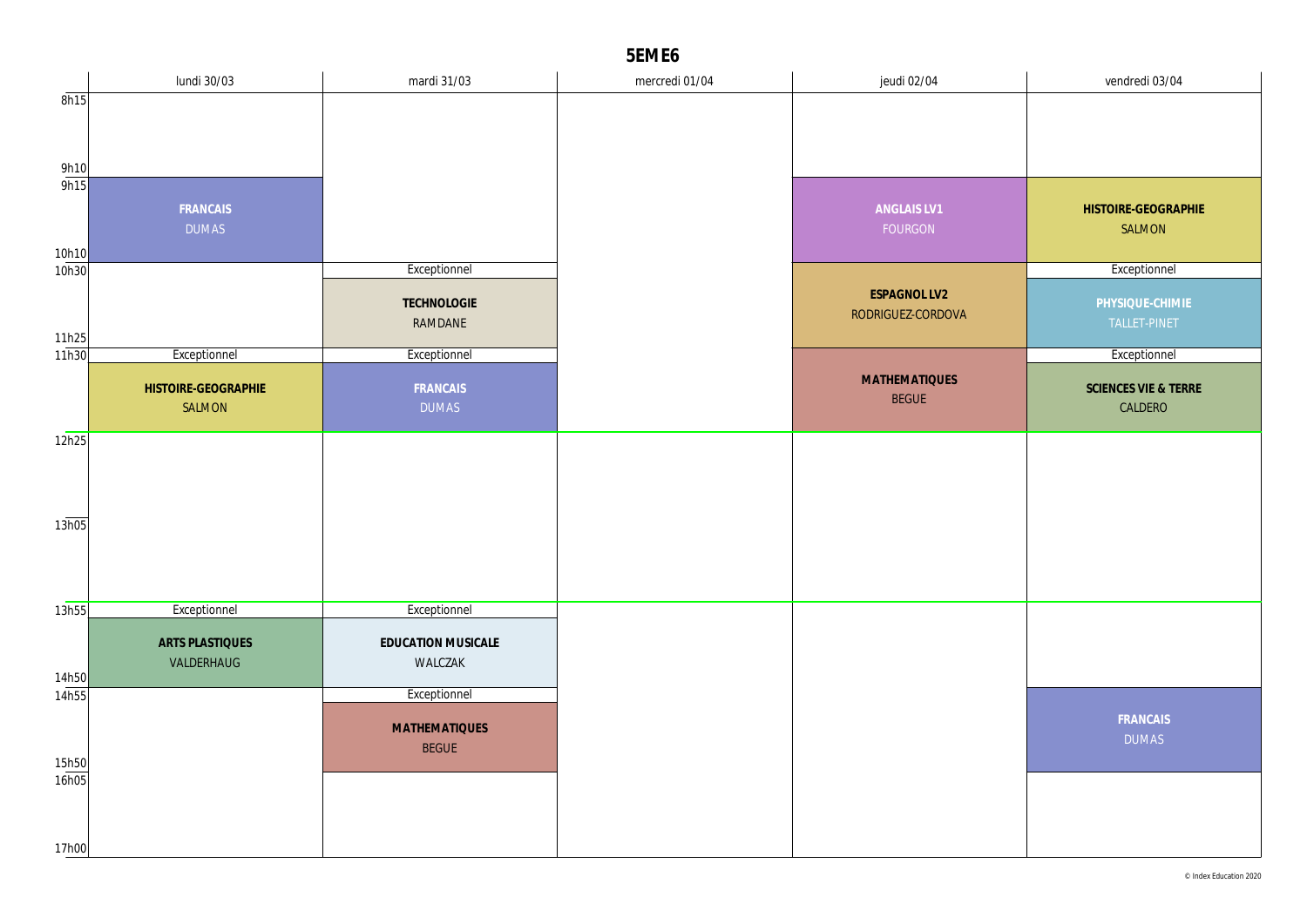|                     | lundi 30/03                         | mardi 31/03                          | mercredi 01/04 | jeudi 02/04                          | vendredi 03/04                        |
|---------------------|-------------------------------------|--------------------------------------|----------------|--------------------------------------|---------------------------------------|
| 8h15                |                                     |                                      |                |                                      |                                       |
|                     |                                     |                                      |                |                                      |                                       |
|                     |                                     |                                      |                |                                      |                                       |
| $\frac{9h10}{9h15}$ |                                     |                                      |                |                                      | Exceptionnel                          |
| 10h10               |                                     |                                      |                | FRANCAIS<br>EVEZARD                  | ARTS PLASTIQUES<br>NACCARO            |
| 10h30               | Exceptionnel                        |                                      |                |                                      |                                       |
| 11h25               | PHYSIQUE-CHIMIE<br>ROULETTE PONCEAU | <b>MATHEMATIQUES</b><br><b>BEGUE</b> |                |                                      | <b>MATHEMATIQUES</b><br><b>BEGUE</b>  |
| 11h30               | Exceptionnel                        |                                      |                | Exceptionnel                         |                                       |
|                     | FRANCAIS<br>EVEZARD                 | ANGLAIS LV1<br>LE MERCIER            |                | TECHNOLOGIE<br><b>BOURKNA</b>        | HISTOIRE-GEOGRAPHIE<br>DE BARROS      |
| 12h25               |                                     |                                      |                |                                      |                                       |
|                     |                                     |                                      |                |                                      |                                       |
| 13h05               |                                     |                                      |                |                                      |                                       |
|                     |                                     |                                      |                |                                      |                                       |
| 13h55               |                                     |                                      |                | Exceptionnel                         | Exceptionnel                          |
| 14h50               | HISTOIRE-GEOGRAPHIE<br>DE BARROS    |                                      |                | <b>MATHEMATIQUES</b><br><b>BEGUE</b> | SCIENCES VIE & TERRE<br>LAPORTE CAPOU |
| 14h55               |                                     |                                      |                | Exceptionnel                         |                                       |
| 15h50               |                                     |                                      |                | EDUCATION MUSICALE<br>WALCZAK        |                                       |
| 16h05               |                                     |                                      |                |                                      |                                       |
| 17h00               |                                     |                                      |                |                                      |                                       |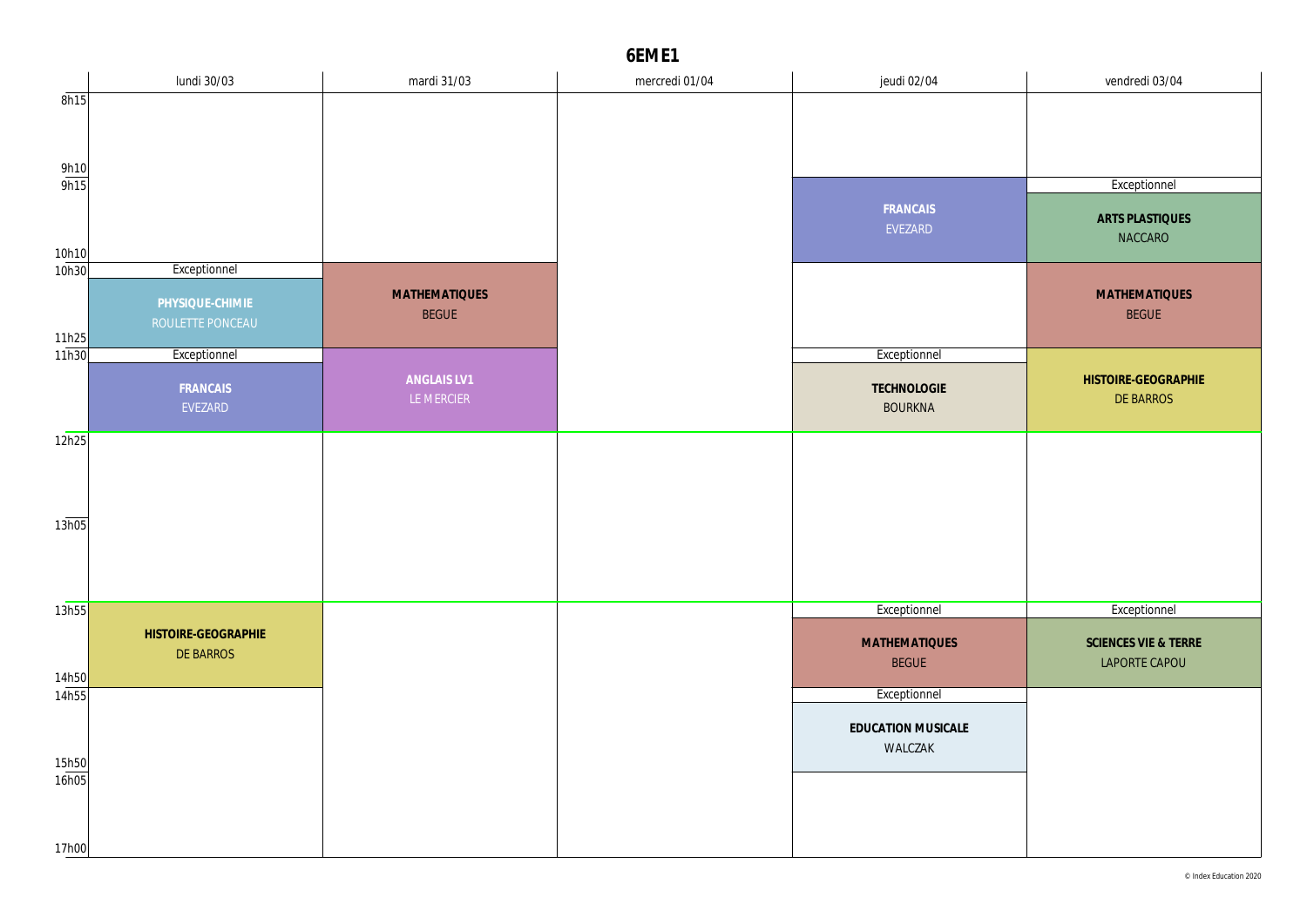|                | lundi 30/03                          | mardi 31/03         | mercredi 01/04 | jeudi 02/04          | vendredi 03/04       |
|----------------|--------------------------------------|---------------------|----------------|----------------------|----------------------|
| 8h15           |                                      |                     |                |                      |                      |
|                |                                      |                     |                |                      |                      |
|                |                                      |                     |                |                      |                      |
| 9h10           |                                      |                     |                |                      |                      |
| 9h15           |                                      |                     |                |                      |                      |
|                | ANGLAIS LV1                          |                     |                | <b>MATHEMATIQUES</b> |                      |
|                | DURAND-TEPER                         |                     |                | <b>BEGUE</b>         |                      |
| 10h10          |                                      |                     |                |                      |                      |
| 10h30          | Exceptionnel                         | Cours modifié       |                |                      | Exceptionnel         |
|                | FRANCAIS                             | HISTOIRE-GEOGRAPHIE |                | FRANCAIS             | ARTS PLASTIQUES      |
|                | EVEZARD                              | <b>DE BARROS</b>    |                | EVEZARD              | <b>NACCARO</b>       |
| 11h25          |                                      |                     |                |                      |                      |
| 11h30          | Exceptionnel                         | Exceptionnel        |                |                      | Exceptionnel         |
|                | PHYSIQUE-CHIMIE                      | <b>TECHNOLOGIE</b>  |                | ANGLAIS LV1          | <b>MATHEMATIQUES</b> |
|                | TALLET-PINET                         | <b>BOURKNA</b>      |                | DURAND-TEPER         | <b>BEGUE</b>         |
|                |                                      |                     |                |                      |                      |
| 12h25          |                                      |                     |                |                      |                      |
|                |                                      |                     |                |                      |                      |
|                |                                      |                     |                |                      |                      |
|                |                                      |                     |                |                      |                      |
| 13h05          |                                      |                     |                |                      |                      |
|                |                                      |                     |                |                      |                      |
|                |                                      |                     |                |                      |                      |
|                |                                      |                     |                |                      | Exceptionnel         |
| 13h55          |                                      |                     |                | Exceptionnel         |                      |
|                |                                      |                     |                | EDUCATION MUSICALE   | HISTOIRE-GEOGRAPHIE  |
|                |                                      |                     |                | WALCZAK              | <b>DE BARROS</b>     |
| 14h50<br>14h55 |                                      |                     |                |                      | Exceptionnel         |
|                |                                      |                     |                |                      |                      |
|                | <b>MATHEMATIQUES</b><br><b>BEGUE</b> |                     |                |                      | SCIENCES VIE & TERRE |
|                |                                      |                     |                |                      | LAPORTE CAPOU        |
| 15h50<br>16h05 |                                      |                     |                |                      |                      |
|                |                                      |                     |                |                      |                      |
|                |                                      |                     |                |                      |                      |
|                |                                      |                     |                |                      |                      |
| 17h00          |                                      |                     |                |                      |                      |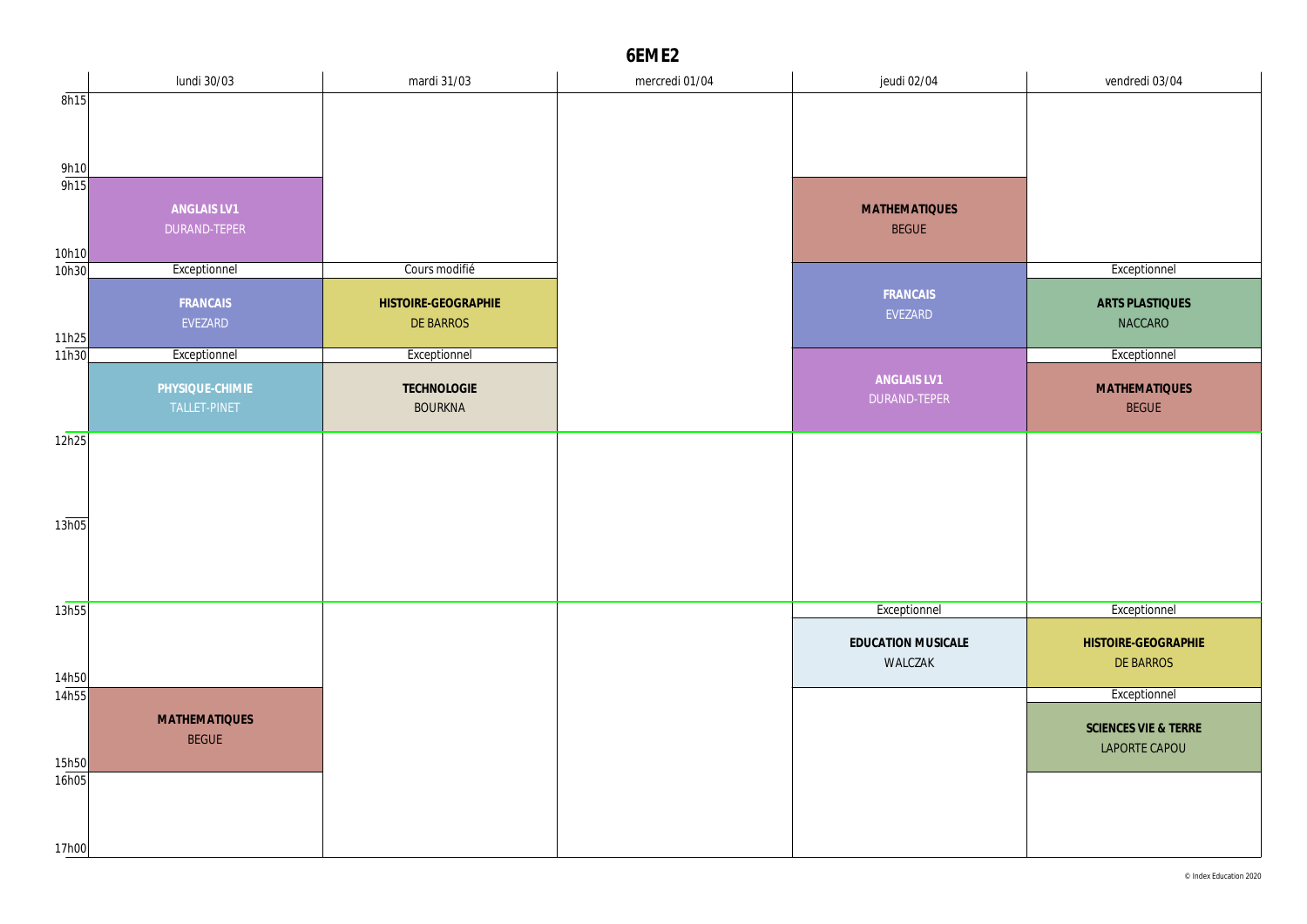|                       | lundi 30/03 | mardi 31/03              | mercredi 01/04 | jeudi 02/04                       | vendredi 03/04                  |
|-----------------------|-------------|--------------------------|----------------|-----------------------------------|---------------------------------|
| 8h15                  |             |                          |                |                                   |                                 |
|                       |             |                          |                |                                   |                                 |
|                       |             |                          |                |                                   |                                 |
| 9h10<br>9h15          |             | Exceptionnel             |                | Exceptionnel                      |                                 |
| 10h10                 |             | FRANCAIS<br><b>DUMAS</b> |                | TECHNOLOGIE<br><b>BOURKNA</b>     | FRANCAIS<br><b>DUMAS</b>        |
| 10 <sub>h30</sub>     |             |                          |                |                                   |                                 |
|                       |             | <b>MATHEMATIQUES</b>     |                | ANGLAIS LV1                       | <b>MATHEMATIQUES</b>            |
|                       |             | <b>MERCIER</b>           |                | COISNE                            | <b>MERCIER</b>                  |
| $\frac{11h25}{11h30}$ |             |                          |                | Exceptionnel                      | Exceptionnel                    |
|                       |             | ANGLAIS LV1              |                |                                   |                                 |
|                       |             | COISNE                   |                | <b>ARTS PLASTIQUES</b><br>NACCARO | PHYSIQUE-CHIMIE<br>TALLET-PINET |
|                       |             |                          |                |                                   |                                 |
| 12h25                 |             |                          |                |                                   |                                 |
|                       |             |                          |                |                                   |                                 |
|                       |             |                          |                |                                   |                                 |
| 13h05                 |             |                          |                |                                   |                                 |
|                       |             |                          |                |                                   |                                 |
|                       |             |                          |                |                                   |                                 |
| 13h55                 |             |                          |                |                                   |                                 |
|                       |             |                          |                | HISTOIRE-GEOGRAPHIE               |                                 |
|                       |             |                          |                | <b>FOURNIER</b>                   |                                 |
| 14h50                 |             |                          |                |                                   |                                 |
| 14h55                 |             |                          |                | Exceptionnel                      |                                 |
|                       |             |                          |                | SCIENCES VIE & TERRE              |                                 |
| 15h50                 |             |                          |                | <b>BOURREAU</b>                   |                                 |
| 16h05                 |             |                          |                |                                   |                                 |
|                       |             |                          |                |                                   |                                 |
|                       |             |                          |                |                                   |                                 |
| 17h00                 |             |                          |                |                                   |                                 |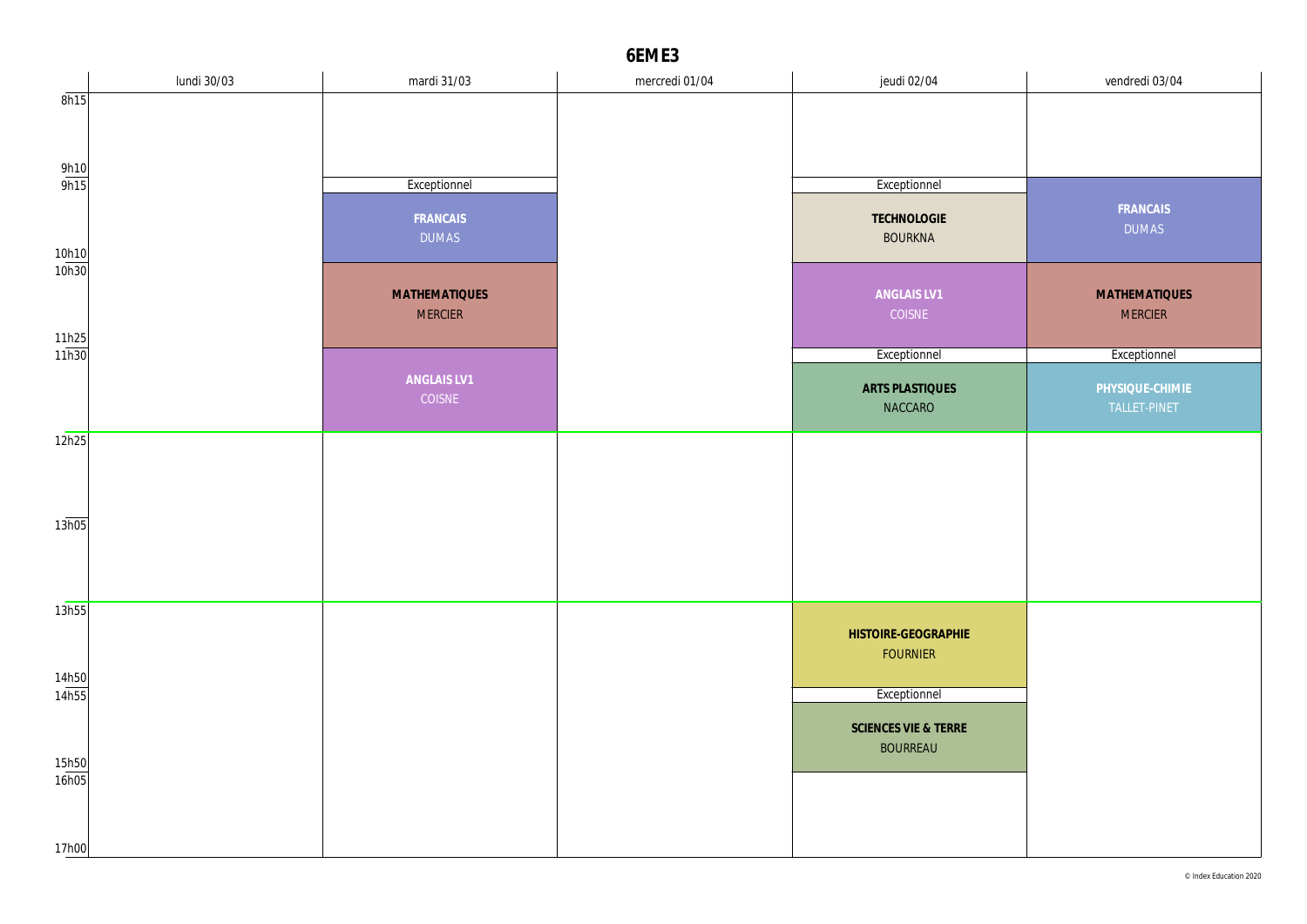|                     | lundi 30/03          | mardi 31/03         | mercredi 01/04 | jeudi 02/04          | vendredi 03/04 |
|---------------------|----------------------|---------------------|----------------|----------------------|----------------|
| 8h15                |                      |                     |                |                      |                |
|                     |                      |                     |                |                      |                |
|                     |                      |                     |                |                      |                |
|                     |                      |                     |                |                      |                |
| $\frac{9h10}{9h15}$ |                      |                     |                | Exceptionnel         |                |
|                     | HISTOIRE-GEOGRAPHIE  |                     |                |                      |                |
|                     | SALMON               |                     |                | ARTS PLASTIQUES      |                |
| 10h10               |                      |                     |                | NACCARO              |                |
| 10h30               |                      |                     |                |                      |                |
|                     | <b>MATHEMATIQUES</b> | FRANCAIS            |                | FRANCAIS             | FRANCAIS       |
|                     | <b>BORNET</b>        | GAYAS               |                | GAYAS                | GAYAS          |
|                     |                      |                     |                |                      |                |
| 11h25<br>11h30      | Exceptionnel         |                     |                | Exceptionnel         |                |
|                     |                      |                     |                |                      |                |
|                     | TECHNOLOGIE          | HISTOIRE-GEOGRAPHIE |                | ANGLAIS LV1          | MATHEMATIQUES  |
|                     | <b>BOURKNA</b>       | SALMON              |                | COISNE               | <b>BORNET</b>  |
| 12h25               |                      |                     |                |                      |                |
|                     |                      |                     |                |                      |                |
|                     |                      |                     |                |                      |                |
|                     |                      |                     |                |                      |                |
|                     |                      |                     |                |                      |                |
| 13h05               |                      |                     |                |                      |                |
|                     |                      |                     |                |                      |                |
|                     |                      |                     |                |                      |                |
|                     |                      |                     |                |                      |                |
| 13h55               | Exceptionnel         |                     |                | Exceptionnel         |                |
|                     | PHYSIQUE-CHIMIE      |                     |                | SCIENCES VIE & TERRE |                |
|                     | ROULETTE PONCEAU     |                     |                | <b>BOURREAU</b>      |                |
| 14h50               |                      |                     |                |                      |                |
| 14h55               |                      |                     |                |                      |                |
|                     |                      | ANGLAIS LV1         |                |                      |                |
|                     |                      | COISNE              |                |                      |                |
| 15h50               |                      |                     |                |                      |                |
| 16h05               |                      |                     |                |                      |                |
|                     |                      |                     |                |                      |                |
|                     |                      |                     |                |                      |                |
| 17h00               |                      |                     |                |                      |                |
|                     |                      |                     |                |                      |                |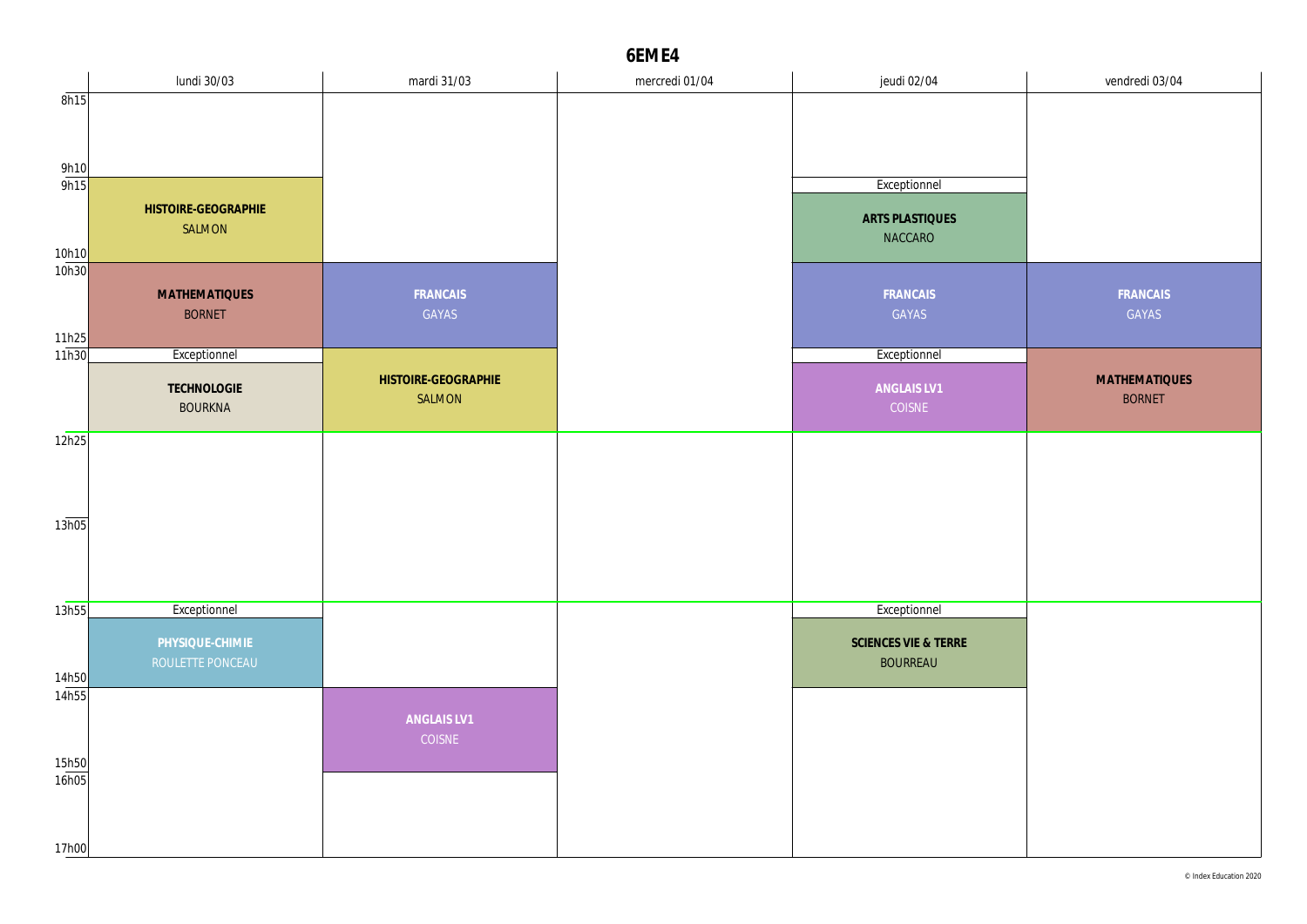|                     | lundi 30/03          | mardi 31/03                            | mercredi 01/04 | jeudi 02/04   | vendredi 03/04       |
|---------------------|----------------------|----------------------------------------|----------------|---------------|----------------------|
| 8h15                |                      |                                        |                |               |                      |
|                     |                      |                                        |                |               |                      |
|                     |                      |                                        |                |               |                      |
| $\frac{9h10}{9h15}$ |                      |                                        |                |               |                      |
|                     |                      |                                        |                |               | Exceptionnel         |
|                     |                      | ANGLAIS LV1                            |                |               | PHYSIQUE-CHIMIE      |
|                     |                      | COISNE                                 |                |               | TALLET-PINET         |
| 10h10               |                      |                                        |                |               |                      |
| 10h30               | Exceptionnel         | Exceptionnel                           |                |               |                      |
|                     | SCIENCES VIE & TERRE | FRANCAIS                               |                |               |                      |
|                     | <b>BOURREAU</b>      | BULLERYAHEN                            |                |               |                      |
| 11h25               |                      |                                        |                |               |                      |
| 11h30               |                      | Exceptionnel                           |                |               |                      |
|                     |                      | ARTS PLASTIQUES                        |                |               | <b>MATHEMATIQUES</b> |
|                     |                      | NACCARO                                |                |               | <b>MERCIER</b>       |
|                     |                      |                                        |                |               |                      |
| 12h25               |                      |                                        |                |               |                      |
|                     |                      |                                        |                |               |                      |
|                     |                      |                                        |                |               |                      |
|                     |                      |                                        |                |               |                      |
| 13h05               |                      |                                        |                |               |                      |
|                     |                      |                                        |                |               |                      |
|                     |                      |                                        |                |               |                      |
| 13h55               | Exceptionnel         |                                        |                | Exceptionnel  |                      |
|                     |                      |                                        |                |               |                      |
|                     | TECHNOLOGIE          | <b>MATHEMATIQUES</b><br><b>MERCIER</b> |                | FRANCAIS      |                      |
|                     | <b>BOURKNA</b>       |                                        |                | BULLERYAHEN   |                      |
| 14h50<br>14h55      |                      |                                        |                | Cours modifié |                      |
|                     |                      | HISTOIRE-GEOGRAPHIE                    |                |               |                      |
|                     |                      | <b>FOURNIER</b>                        |                | ANGLAIS LV1   |                      |
|                     |                      |                                        |                | COISNE        |                      |
| 15h50<br>16h05      |                      |                                        |                |               |                      |
|                     |                      |                                        |                |               |                      |
|                     |                      |                                        |                |               |                      |
| 17h00               |                      |                                        |                |               |                      |
|                     |                      |                                        |                |               |                      |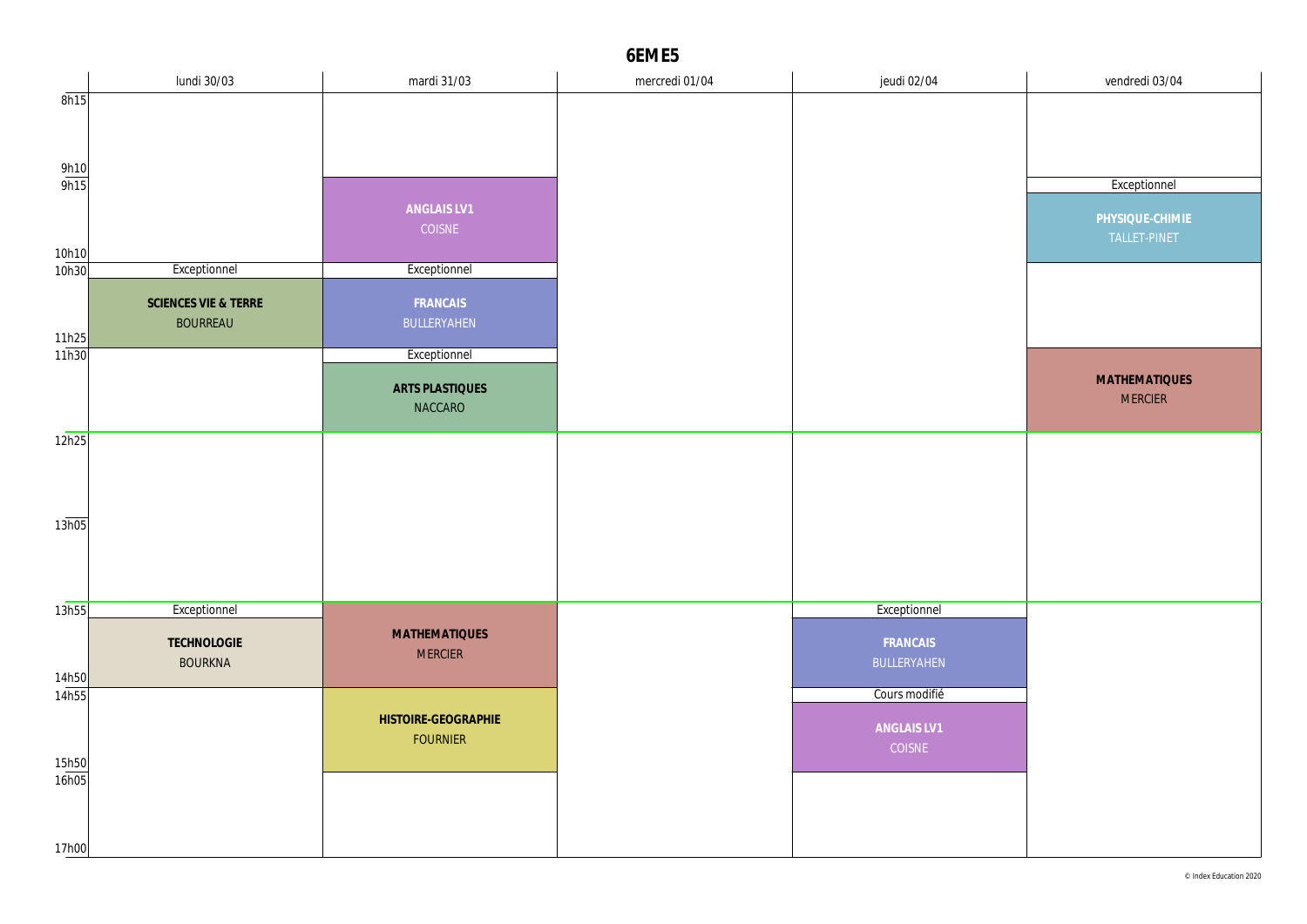|                     | lundi 30/03                   | mardi 31/03         | mercredi 01/04 | jeudi 02/04 | vendredi 03/04                        |
|---------------------|-------------------------------|---------------------|----------------|-------------|---------------------------------------|
| 8h15                |                               |                     |                |             |                                       |
|                     |                               |                     |                |             |                                       |
|                     |                               |                     |                |             |                                       |
| $\frac{9h10}{9h15}$ |                               |                     |                |             |                                       |
|                     |                               | Exceptionnel        |                |             | Exceptionnel                          |
|                     | <b>MATHEMATIQUES</b>          | ARTS PLASTIQUES     |                |             | PHYSIQUE-CHIMIE                       |
|                     | <b>BORNET</b>                 | NACCARO             |                |             | ROULETTE PONCEAU                      |
| 10h10<br>10h30      |                               | Exceptionnel        |                |             |                                       |
|                     |                               |                     |                |             |                                       |
|                     | HISTOIRE-GEOGRAPHIE<br>SALMON | HISTOIRE-GEOGRAPHIE |                |             | <b>MATHEMATIQUES</b><br><b>BORNET</b> |
|                     |                               | SALMON              |                |             |                                       |
| 11h25<br>11h30      | Exceptionnel                  |                     |                |             |                                       |
|                     |                               |                     |                |             | FRANCAIS                              |
|                     | SCIENCES VIE & TERRE          |                     |                |             | BULLERYAHEN                           |
|                     | LAPORTE CAPOU                 |                     |                |             |                                       |
| 12h25               |                               |                     |                |             |                                       |
|                     |                               |                     |                |             |                                       |
|                     |                               |                     |                |             |                                       |
|                     |                               |                     |                |             |                                       |
| 13h05               |                               |                     |                |             |                                       |
|                     |                               |                     |                |             |                                       |
|                     |                               |                     |                |             |                                       |
|                     |                               |                     |                |             |                                       |
| 13h55               |                               |                     |                |             |                                       |
|                     |                               | ANGLAIS LV1         |                |             |                                       |
|                     |                               | <b>GIERSCH</b>      |                |             |                                       |
| 14h50<br>14h55      | Exceptionnel                  |                     |                |             |                                       |
|                     |                               | FRANCAIS            |                |             |                                       |
|                     | TECHNOLOGIE                   | BULLERYAHEN         |                |             |                                       |
| 15h50               | <b>BOURKNA</b>                |                     |                |             |                                       |
| 16h05               |                               |                     |                |             |                                       |
|                     |                               |                     |                |             |                                       |
|                     |                               |                     |                |             |                                       |
| 17h00               |                               |                     |                |             |                                       |